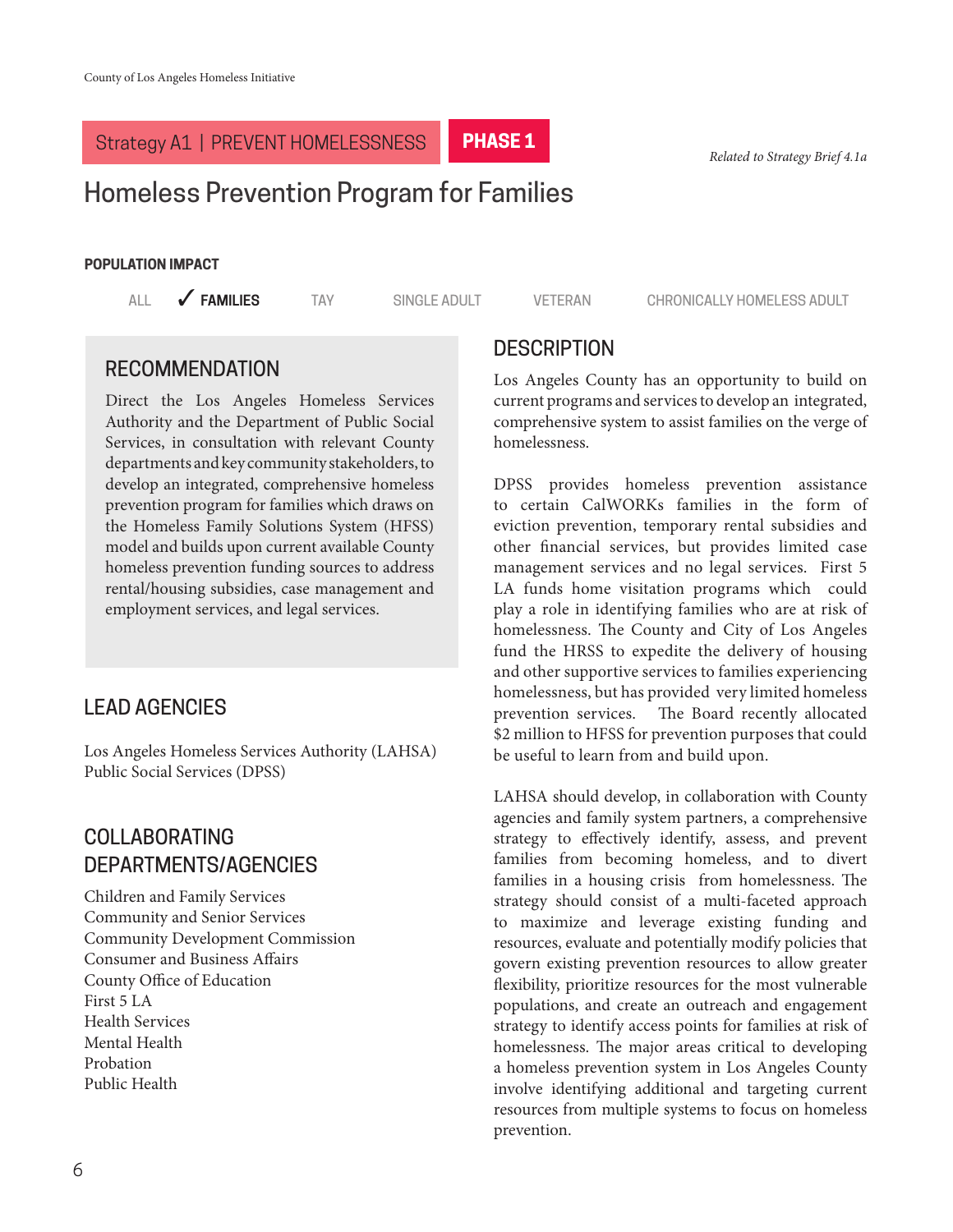Such a strategy would need to:

- A. Develop an approach to homelessness prevention across multiple systems, supportive services, and homeless services that address rental/housing assistance, case management and employment services, and legal services.
- B. Identify and review potential administrative barriers to better target and allocate homeless prevention interventions and programs.
- C. Review and evaluate the creation of a universal assessment to identify families who are at imminent risk of experiencing homelessness.
- D. Develop program thresholds for rental assistance that would prioritize families with the greatest potential to stay housed after onetime or short-term assistance.
- E. Provide an opt-in mechanism for cities who wish to contribute to the program.

# POPULATION(S) TARGETED & OTHER CATEGORIZATIONS

Families on the verge of homelessness, subject to the eligibility requirements for the available funding streams.

## POTENTIAL PERFORMANCE METRICS

- Increase in the number of families receiving homeless prevention services
- ◆ Increase in employment and income among potentially homeless families
- ◆ Number and percentage of families receiving services through this program who avoid eviction
- ◆ Percent of assisted families still in permanent housing at 6, 12, and 24 months following assistance

## FUNDING

- ◆ \$5 Million in One-Time CalWORKs Fraud Incentive Funding
- ◆ Ongoing CalWORKs Single Allocation Funding currently used for Emergency Assistance to Prevent Eviction for CalWORKs Welfare-to-Work families
- ◆ Ongoing CalWORKs Single Allocation Funding currently used for temporary rental subsidies for CalWORKs Welfare-to-Work families who receive Emergency Assistance to Prevent Eviction

## CONNECTION TO CITIES

SAME

#### 3 **COMPLEMENTARY**

NO CITY ROLE

Cities could contribute to the program to enhance prevention services for families in their cities.

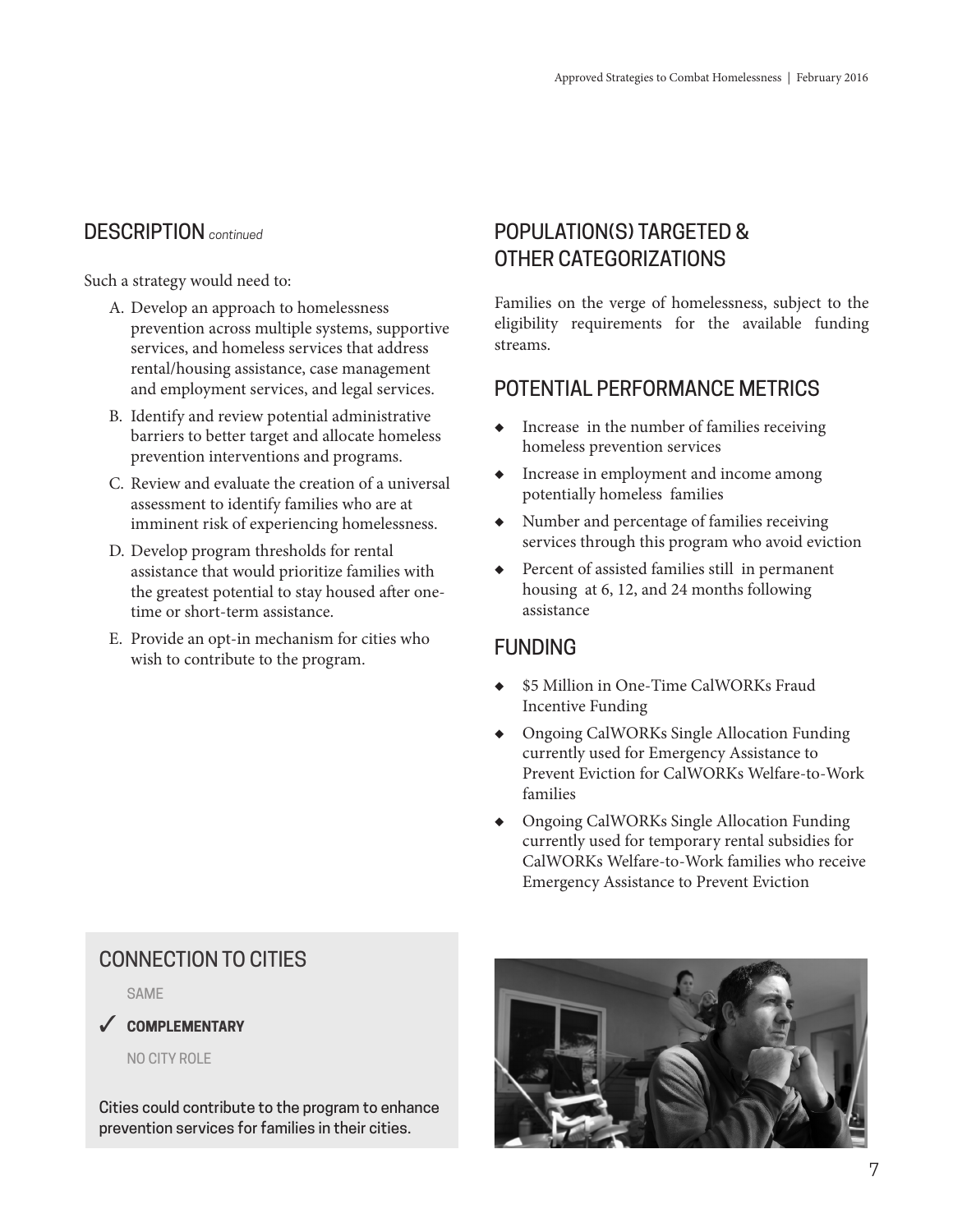#### Strategy B1 | SUBSIDIZE HOUSING

**PHASE 1**

*Related to Strategy Brief 3.2*

# Provide Subsidized Housing to Homeless Disabled Individuals Pursuing SSI

#### **POPULATION IMPACT**

**3 ALL** 3 FAMILIES TAY SINGLE ADULT VETERAN CHRONICALLY HOMELESS ADULT

## RECOMMENDATION

Direct the Departments of Public Social Services and Health Services to work together to maximize both the number of disabled homeless individuals applying for SSI who are placed in subsidized housing and the recovery of those rental subsidy costs through Interim Assistance Reimbursement for individuals approved for SSI.

## LEAD AGENCIES

Health Services Public Social Services

## COLLABORATING DEPARTMENTS/AGENCIES

Los Angeles Homeless Services Authority Mental Health Military and Veterans Affairs Probation

## **DESCRIPTION**

Research has demonstrated that providing housing for homeless disabled individuals greatly increases the likelihood that they will qualify for SSI. For individuals approved for SSI, housing subsidies are recouped through Interim Assistance Reimbursement (IAR), and the recouped funding can be used to provide a housing subsidy for an additional homeless disabled individual pursuing SSI.

Housing could be provided in three ways:

- A. Target current housing resources to individuals served through the proposed Countywide SSI Advocacy Program.
- B. Expand the number of GR Housing subsidies in the General Relief Housing Subsidy and Case Management Program (HSCMP) - Many of the individuals who will be helped by the proposed Countywide SSI Advocacy Program will be on GR.
- C. Expand the populations served through existing homeless housing programs such as the Single Adult Model (SAM) or Housing for Health programs to include as a targeted population disabled homeless individuals applying for SSI.

The goal would be to place individuals pursuing SSI in housing which they could sustain without a subsidy upon approval for SSI. For individuals not approved for SSI, case management staff would assist in developing a transition plan for housing support through other available resources.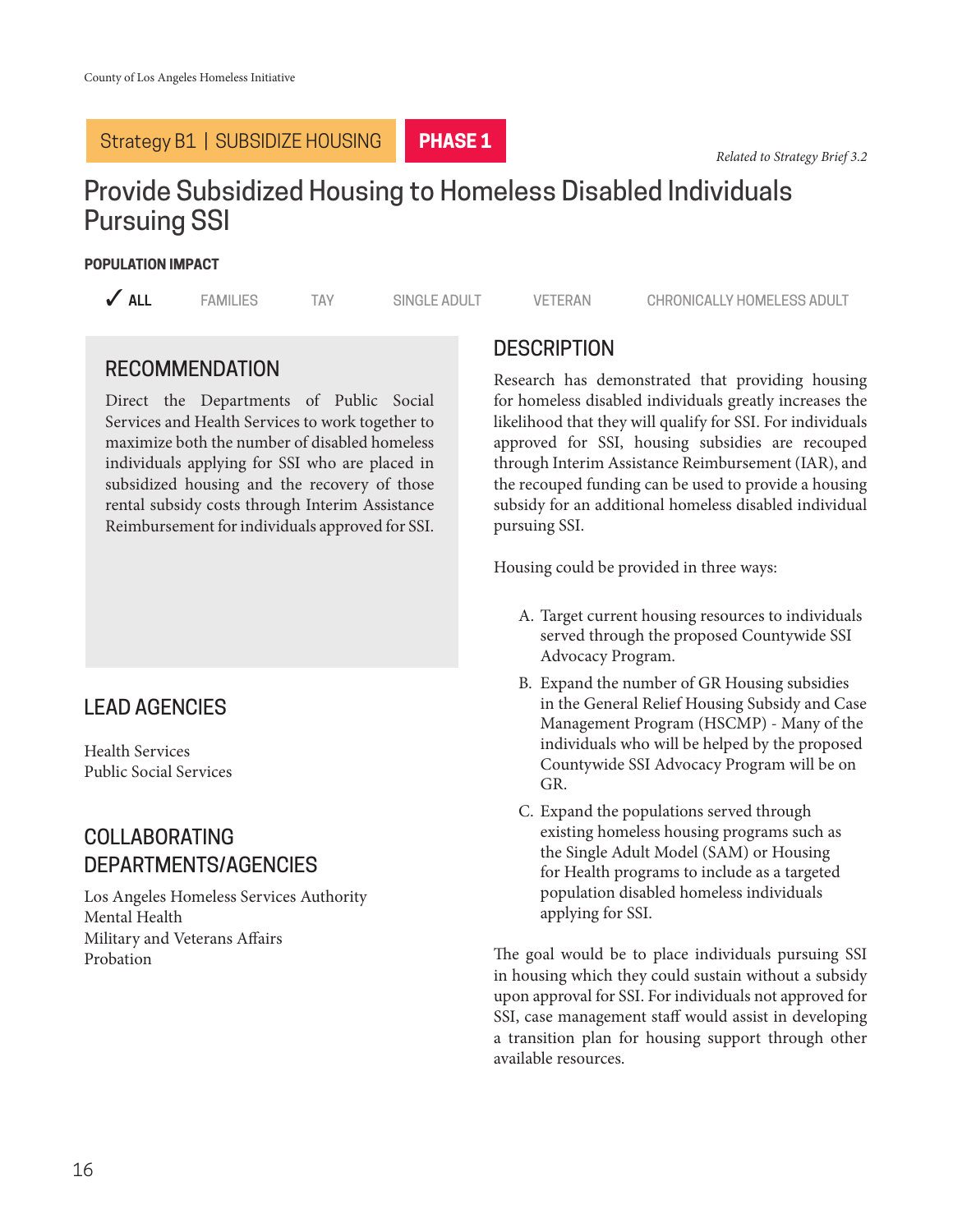

# CONNECTION TO CITIES

SAME

#### 3 **COMPLEMENTARY**

NO CITY ROLE

Cities could implement this strategy in a complementary manner by providing funding to support subsidies for homeless disabled individuals pursuing SSI in their jurisdiction. For individuals approved for SSI, cities could recover the cost of the rental subsidies through Interim Assistance Reimbursement.

## POPULATION(S) TARGETED & OTHER CATEGORIZATIONS

Housing subsidies could be provided to some or all of the individuals who are served by the proposed Countywide SSI Advocacy Program, including older adults. These individuals will likely have severe chronic health and mental health conditions, such that they may be among the most vulnerable and persistently homeless.

## POTENTIAL PERFORMANCE METRICS

- Number of disabled individuals pursuing SSI who are placed in housing
- ◆ Number of individuals who maintain housing during the SSI application period
- Percent of individuals approved for SSI who retain permanent housing 6, 12, and 24 months after SSI approval
- ◆ Number of SSI applications filed
- Number of successful SSI applications at each stage (initial, reconsideration, appeal)
- ◆ Amount and percentage of rental subsidy costs recovered through IAR for individuals approved for SSI

## FUNDING

- ◆ \$3.75 million in one-time HPI funding
- \$4 million in one-time AB 109 funding
- \$1 million in one-time SB 678 funding
- ◆ Interim Assistance Reimbursement (IAR) from the Social Security Administration (SSA) for housing subsidies provided to individuals who are subsequently approved for SSI. The amount reimbursed by SSA would be reinvested in housing subsidies for additional homeless disabled individuals pursuing SSI.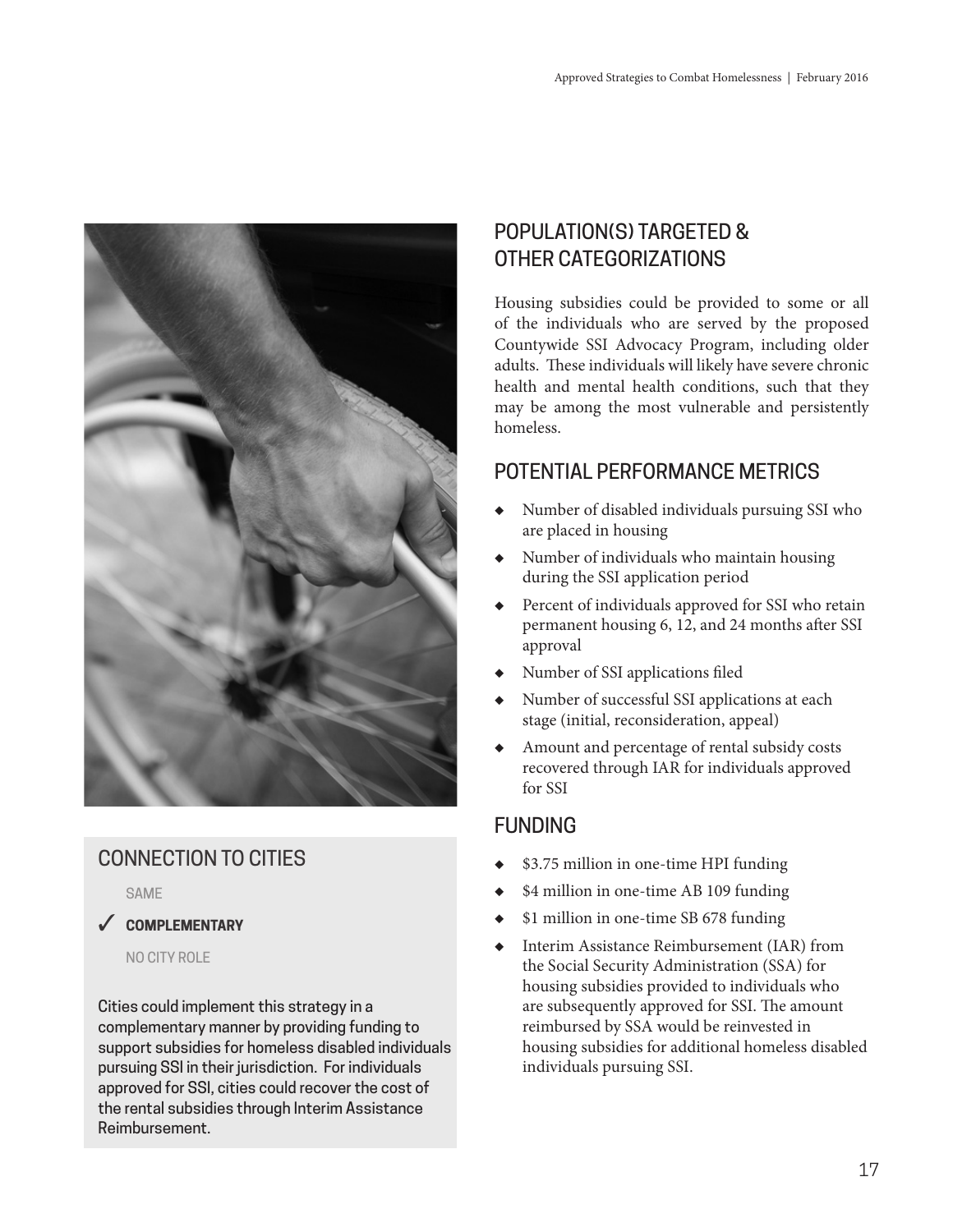## Strategy B3 | SUBSIDIZE HOUSING **PHASE 1**

*Related to Strategy Briefs 7.3 and 9.5*

# Partner with Cities to Expand Rapid Re-Housing

#### **POPULATION IMPACT**

**3 ALL 3 FAMILIES 3 J TAY 3 SINGLE ADULT** 3 VETERAN 3 CHRONICALLY HOMELESS ADULT

#### RECOMMENDATION

Direct the Department of Health Services and the Los Angeles Homeless Services Authority to partner with cities and expand the availability of rapid re-housing, as described per the description.

## LEAD AGENCIES

Health Services Los Angeles Homeless Services Authority

## COLLABORATING DEPARTMENTS/AGENCIES

Children and Family Services Community Development Commission Community and Senior Services Community-based organizations and housing providers Housing Authority of the City of Los Angeles Housing and Community Investment Department Mental Health Probation Public Health Public Social Services Sheriff

#### **DESCRIPTION**

The purpose of rapid re-housing is to help homeless families/individuals/youth with low-to-moderate housing barriers to be quickly re-housed and stabilized in permanent housing. Rapid re-housing connects homeless individuals and families, as well as vulnerable sub-populations such as older adults, to permanent housing through the provision of time-limited financial assistance, case management and targeted supportive services, and housing identification/navigation supports:

- Financial assistance includes short-term and medium-term rental assistance and movein assistance, such as payment for rental application fees, security deposits, and utility deposits. Financial assistance can come in the form of a full subsidy, covering the full rent for a period of time, or a shallow subsidy, covering a portion of the rent with gradual decreases in the subsidy over time.
- Case management and targeted supportive services can include, but are not limited to: money management; life skills; job training; education; assistance securing/retaining employment; child care and early education; benefits advocacy; legal advice; health; mental health; substance use disorder treatment; community integration; and recreation.
- Housing Identification/navigation supports address barriers for individuals and families to return to housing, which includes identifying a range of safe and affordable rental units, as well as recruiting landlords willing to rent to homeless individuals and families. Landlord incentives can include items such as a repair fund and/or recognition at relevant landlord events. Housing navigation staff should assist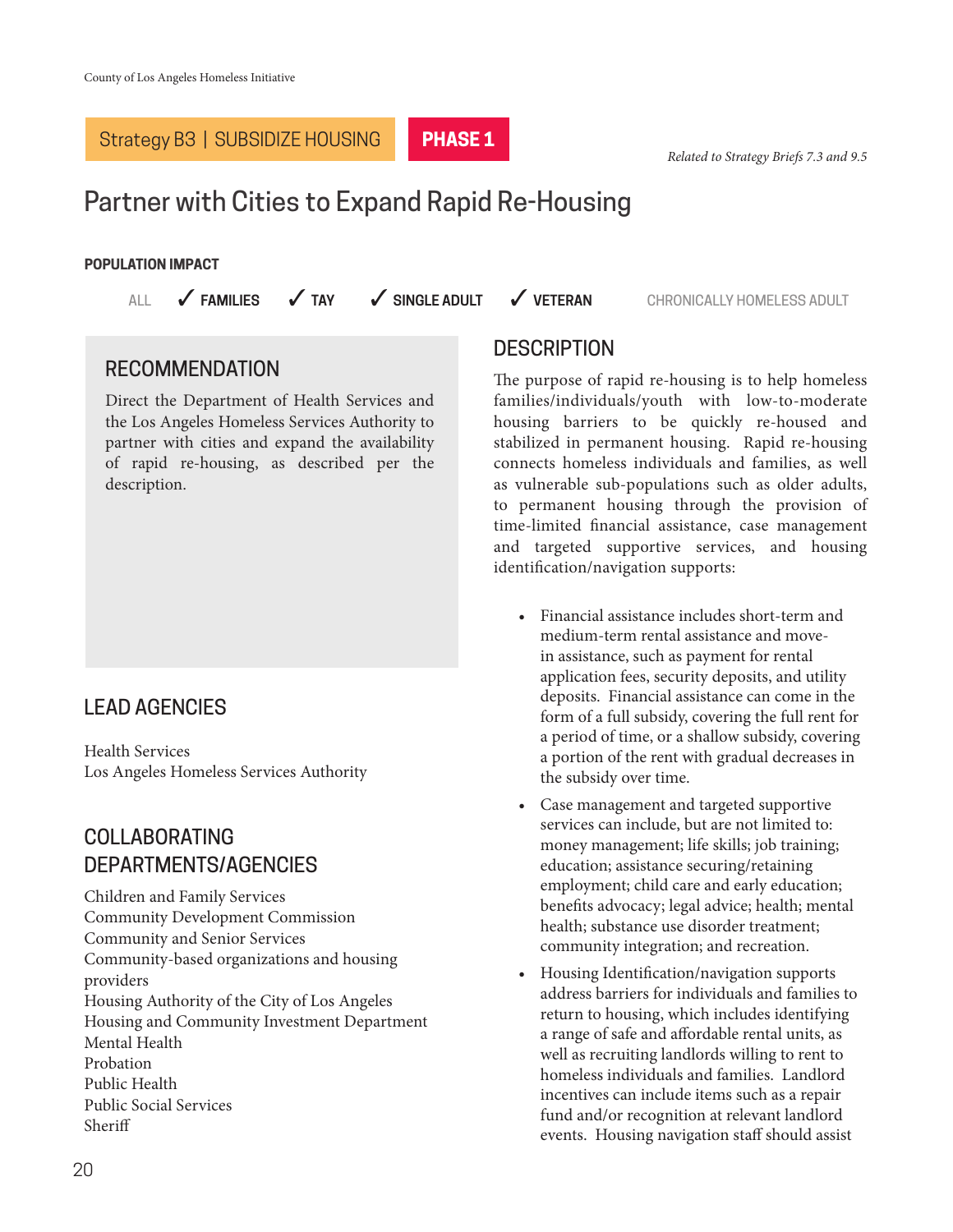clients in housing search, assistance with completing and submitting rental applications, and understanding the terms of the lease.

Rapid re-housing is the most effective and efficient intervention for more than 50 percent of homeless individuals and families based on available data. The success rate for permanent placement is higher and recidivism rates are lower than other forms of housing interventions. However, it is not the best intervention for those who have been chronically homeless and/or face high barriers that impact housing placement, and is not the most effective intervention for all victims of domestic violence, human trafficking victims, and youth.

Rapid re-housing is generally categorized as a shortterm housing resource lasting 6-12 months, but in some cases up to 24 months, if steady, but slow improvements are made by recipients in making the transition to selfsufficiency.

## CONNECTION TO CITIES

SAME



NO CITY ROLE

Cities could contribute funding for homeless families, single adults, and youth within each city who are likely to succeed through rapid re-housing. Cities that receive Housing and Urban Development Emergency Solutions Grant funds could potentially utilize that funding source, among others.

## POPULATION(S) TARGETED & OTHER CATEGORIZATIONS

Homeless families, single adults and youth who are not chronically homeless and would benefit from a short to intermediate housing intervention and supportive services to regain housing stability.

## POTENTIAL PERFORMANCE METRICS

- Number/percent of families/individuals/TAY who can sustain unsubsidized housing upon program exit
- ◆ Number/percent of individuals, families, and TAY with permanent housing placement within 90 days
- Number/percent of returns to homelessness within 24 months of placement in permanent housing
- ◆ Number/percent with increased income from all potential sources at program exit

## FUNDING

- \$8 million in one-time HPI funds, in addition to the \$10 million for rapid re-housing for single adults approved by the Board of Supervisors on October 13, 2015. Of this \$8 million, \$5 million is earmarked to serve families through the Homeless Families Solutions System and \$2 million is earmarked for TAY.
- \$11 million in one-time SB 678 funding.
- \$7 million in one-time AB 109 funding.
- Cities who want their homeless residents to access this program will be asked to contribute \$500/month per family/individual, which is approximately 50 percent of the actual rent subsidy cost. The County will fund the remainder of the rental subsidy and the full cost of the associated services, up to each city's share of the countywide homeless population based on the most recent homeless count. The average duration of rapid re-housing is 6-12 months per family/ individual, so the total city cost would be \$3,000-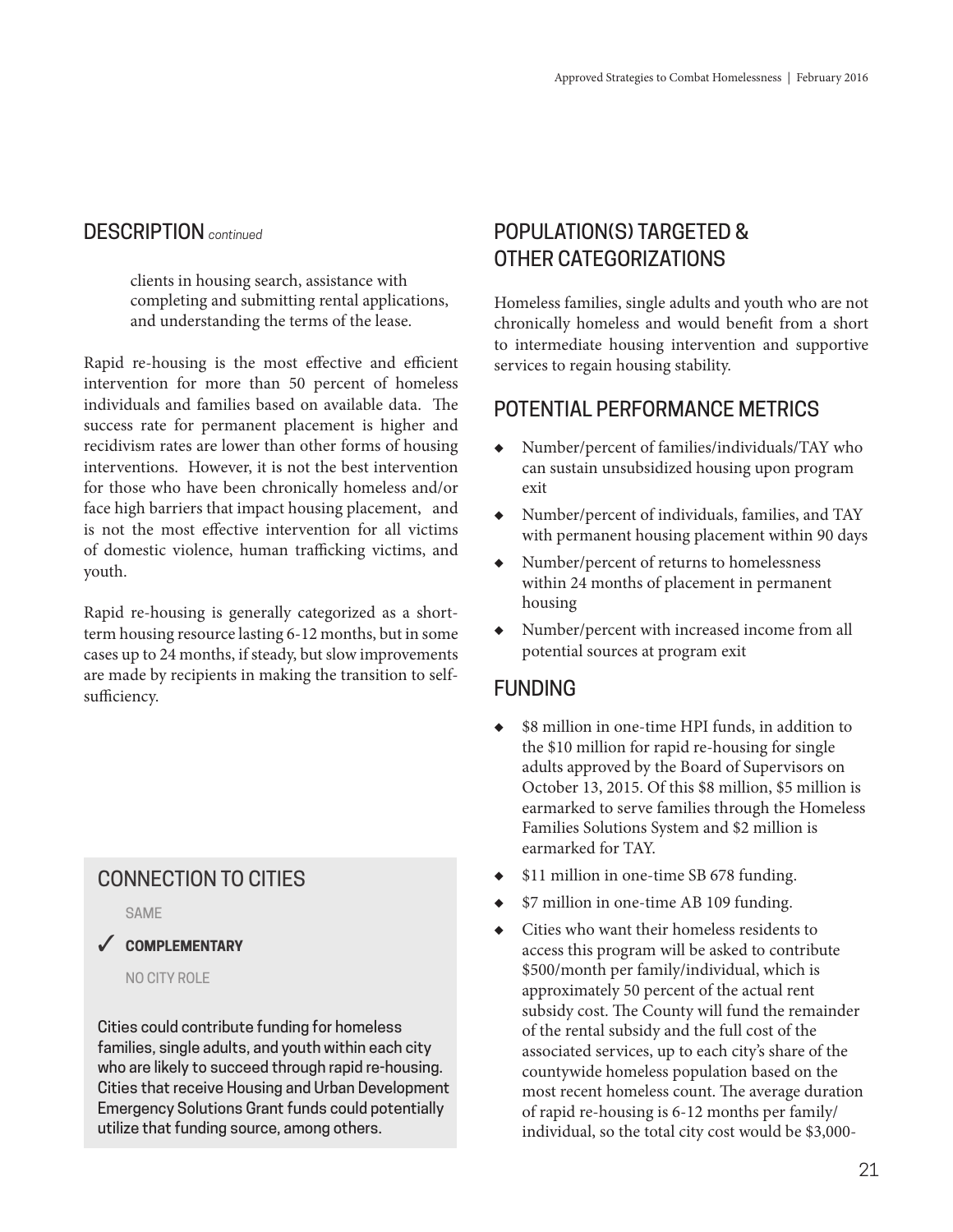# Partner with Cities to Expand Rapid Re-Housing *continued*

## FUNDING *continued*

\$6,000 per family/individual who is permanently housed. Cities that choose to partner with the County would have the opportunity to collaborate with the County in identifying the families/ individuals/youth who should have the highest priority for a slot in the program.

◆ Additional funding may be available from certain County departments on a per slot basis for specific populations, including the Department of Public Social Services, Department of Children and Family Services, Department of Health Services, and the Department of Mental Health.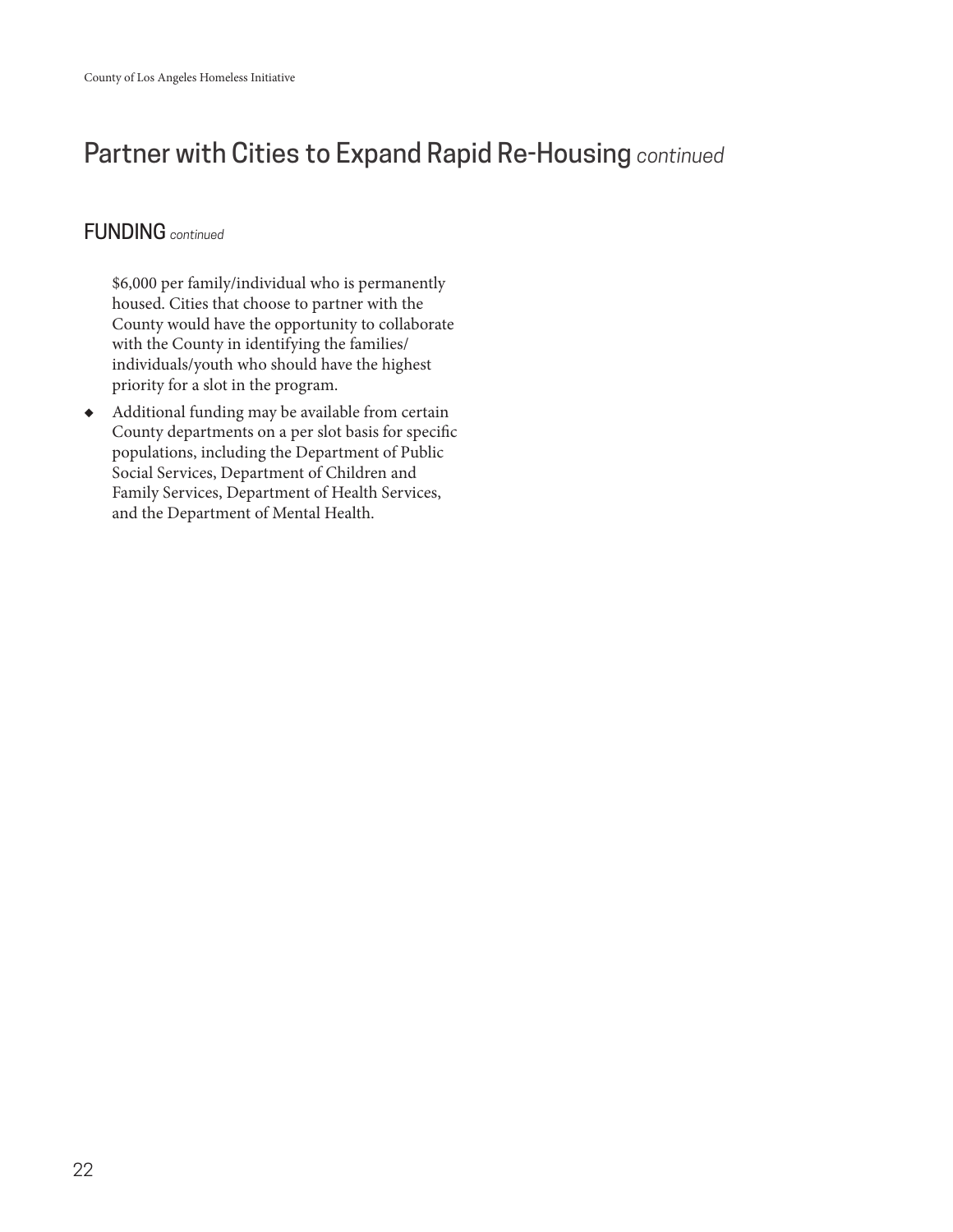## Strategy B4 | SUBSIDIZE HOUSING

#### **PHASE 1**

#### *Related to Strategy Brief 9.3b*

# Facilitate Utilization of Federal Housing Subsidies

#### **POPULATION IMPACT**

**3 ALL** 3 FAMILIES TAY SINGLE ADULT VETERAN CHRONICALLY HOMELESS ADULT

## RECOMMENDATION

Direct the Housing Authority of the County of Los Angeles (HACoLA) to develop the following temporary, two-year programs to encourage landlord acceptance of subsidized tenants with a Housing and Urban Development voucher issued by HACoLA:

- 1. Damage Mitigation/Property Compliance Fund;
- 2. Vacancy payments to hold units; and
- 3. Security Deposit Assistance.

## LEAD AGENCY

Housing Authority of the County of Los Angeles

## COLLABORATING DEPARTMENTS/AGENCIES

Health Services Housing Authority of the City of Los Angeles Los Angeles Homeless Services Authority Other Public Housing Authorities

## **DESCRIPTION**

Federal housing subsidies play a critical role in combatting homelessness; however, the current very low vacancy rate in the rental housing market makes it very difficult for families and individuals with a federal subsidy to secure housing. To mitigate this problem, for two years, the County could provide the following incentives for landlords to accept subsidized tenants:

- Damage Mitigation/Property Compliance Fund. This program should be similar to Oregon's Housing Choice Landlord Guarantee Program, which provides financial assistance to landlords to mitigate damage caused by tenants during their occupancy under the HUD Housing Choice Voucher Program, Family Unification Program, and Shelter Plus Care/Continuum. In addition, the program should provide landlords with modest financial assistance to repair and/or modify their property to comply with HUD Quality Housing Standards, if property non-compliance is the only barrier to accepting a subsidized tenant.
- Vacancy payments to hold units. Develop a program to provide landlords vacancy payments to hold a rental unit for 1-2 months once a tenant with a subsidy has been accepted by the landlord, while the landlord is going through the HUD approval process. This program is needed on a temporary basis, due to the current, exceptionally low rental housing vacancy rate in Los Angeles County. The County is already implementing such a program under the Department of Health Service's Housing for Health Program and the Veterans Administration Supportive Housing Program.
- Security Deposit Assistance. Develop a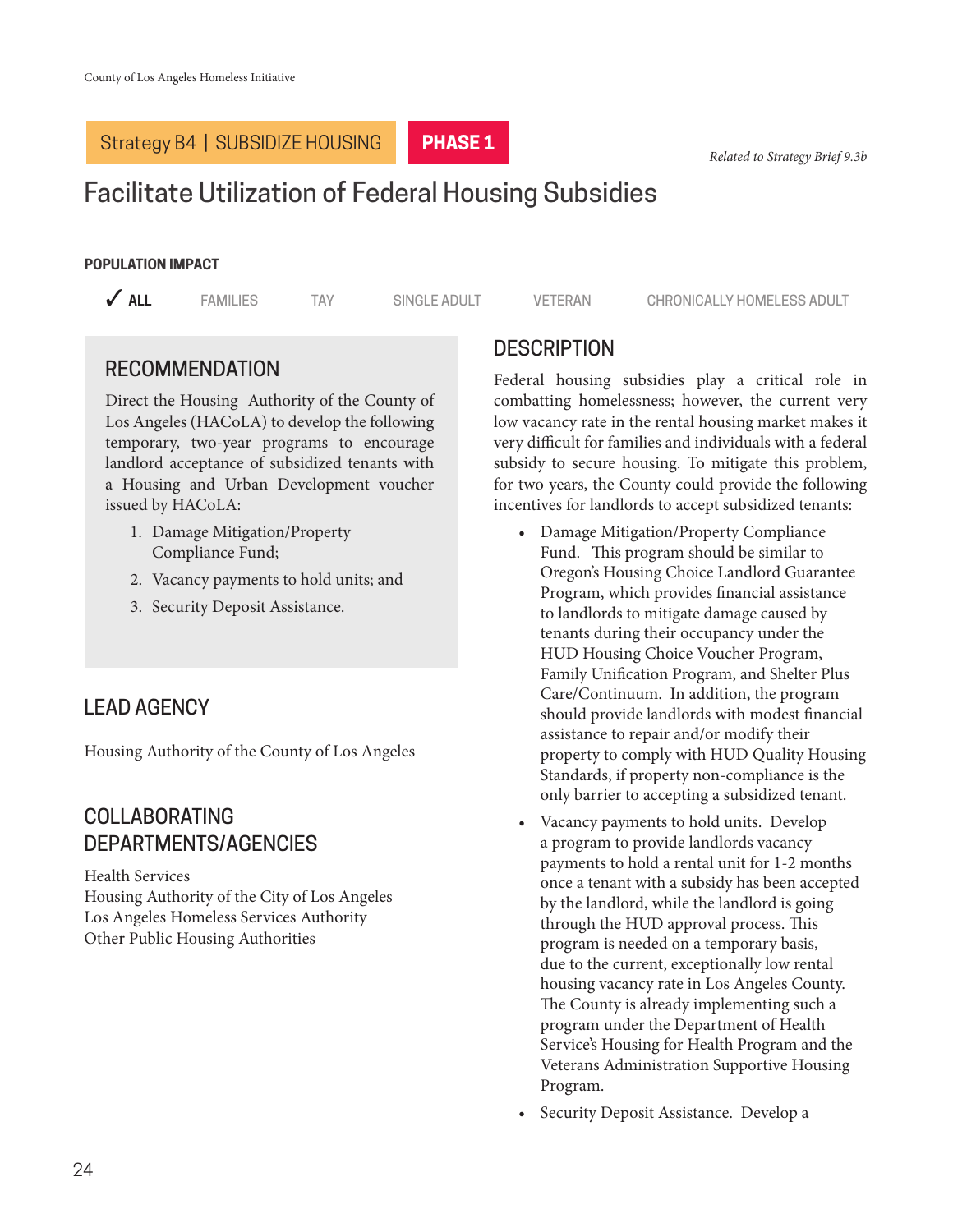program to provide security deposit assistance to homeless individuals and families by either covering the amount of the security deposit or having the County guarantee the deposit. The latter could be modeled after Monterey County's Security Deposit Guarantee Program which allows low-income households to spread out the security deposit over a period of time. The County would sign an agreement with the landlord that guarantees them the full amount of the deposit while allowing the tenant to make monthly payments with no interest. If tenant defaults, the County would be responsible for paying the difference owed to the landlord.

## POPULATION(S) TARGETED & OTHER CATEGORIZATIONS

All homeless populations.

## POTENTIAL PERFORMANCE METRICS

◆ Increased number of landlords willing to accept homeless households with housing subsidies

## **FUNDING**

◆ \$2 million in one-time HPI funds for the three recommended programs, with no more than \$750,000 for the Security Deposit Assistance Program.

## CONNECTION TO CITIES

## 3 **SAME**

**COMPLEMENTARY**

NO CITY ROLE

Cities which have their own Public Housing Authorities could implement the same or similar programs to facilitate utilization of the housing subsidies which they issue. All cities could fund vacancy payments to facilitate rapid re-housing for their homeless residents.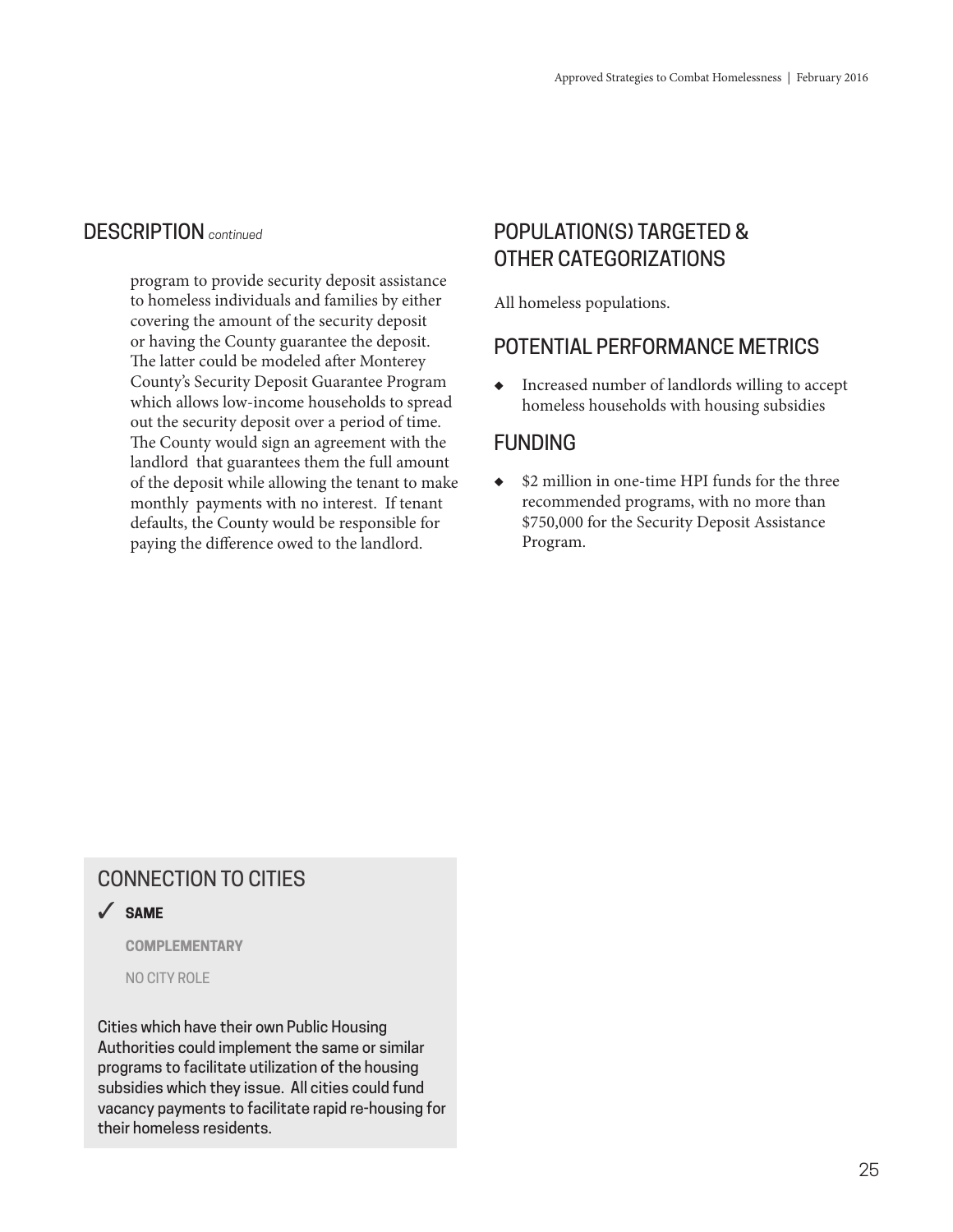## Strategy B7 | SUBSIDIZE HOUSING

*Related to Strategy Brief 8.2*

# Interim/Bridge Housing for those Exiting Institutions

#### **POPULATION IMPACT**

**PHASE 1**

**3 ALL** 3 FAMILIES TAY SINGLE ADULT VETERAN CHRONICALLY HOMELESS ADULT

#### RECOMMENDATION

Direct the Los Angeles Homeless Services Authority, in collaboration with the Department of Health Services (DHS), Department of Mental Health (DMH), Probation Department, Department of Children and Family Services (DCFS), and Sheriff (LASD) to develop and implement a plan to increase the interim/bridge housing stock across the County, including identification of funding that can be used to support the increase.

## LEAD AGENCY

Los Angeles Homeless Services Authority

## COLLABORATING DEPARTMENTS/AGENCIES

Children and Family Services Community and Senior Services Health Services Mental Health Probation Public Health Sheriff **Cities** LA Care Health Net Hospital Association of Southern California

#### **DESCRIPTION**

The following housing types should be available for individuals exiting institutions:

- Shelter beds
- Stabilization beds
- Shared recovery housing (can be used for interim or permanent housing)
- Recuperative care beds
- Board and care (can be used for interim or permanent housing)

All of the above housing types are available in most jurisdictions throughout the United States. They are viewed as standards of care for most HUD Continua of Care. Many shelter models are funded by HUD under the McKinney Vento Homeless Assistance Act. Recuperative care is less prevalent; however, in some jurisdictions, health plans and/or hospitals pay for these services privately. Shared Recovery Housing is a SAMHSA evidence-based best practice. None of these programs are billable to regular Medi-Cal, though health plans/providers may be able to use the capitated Medi-Cal funding they receive to pay for bridge housing for their Medi-Cal patients.

There will be a historic opportunity to increase the supply of bridge housing in 2016, when LAHSA will stop funding approximately 2000 transitional housing beds, per direction from the U.S. Department of Housing and Urban Development to shift funding away from transitional housing. LAHSA is currently in discussions with all impacted transitional housing providers regarding potential ways in which their facilities could be re-purposed, which includes the potential utilization of those facilities for bridge housing.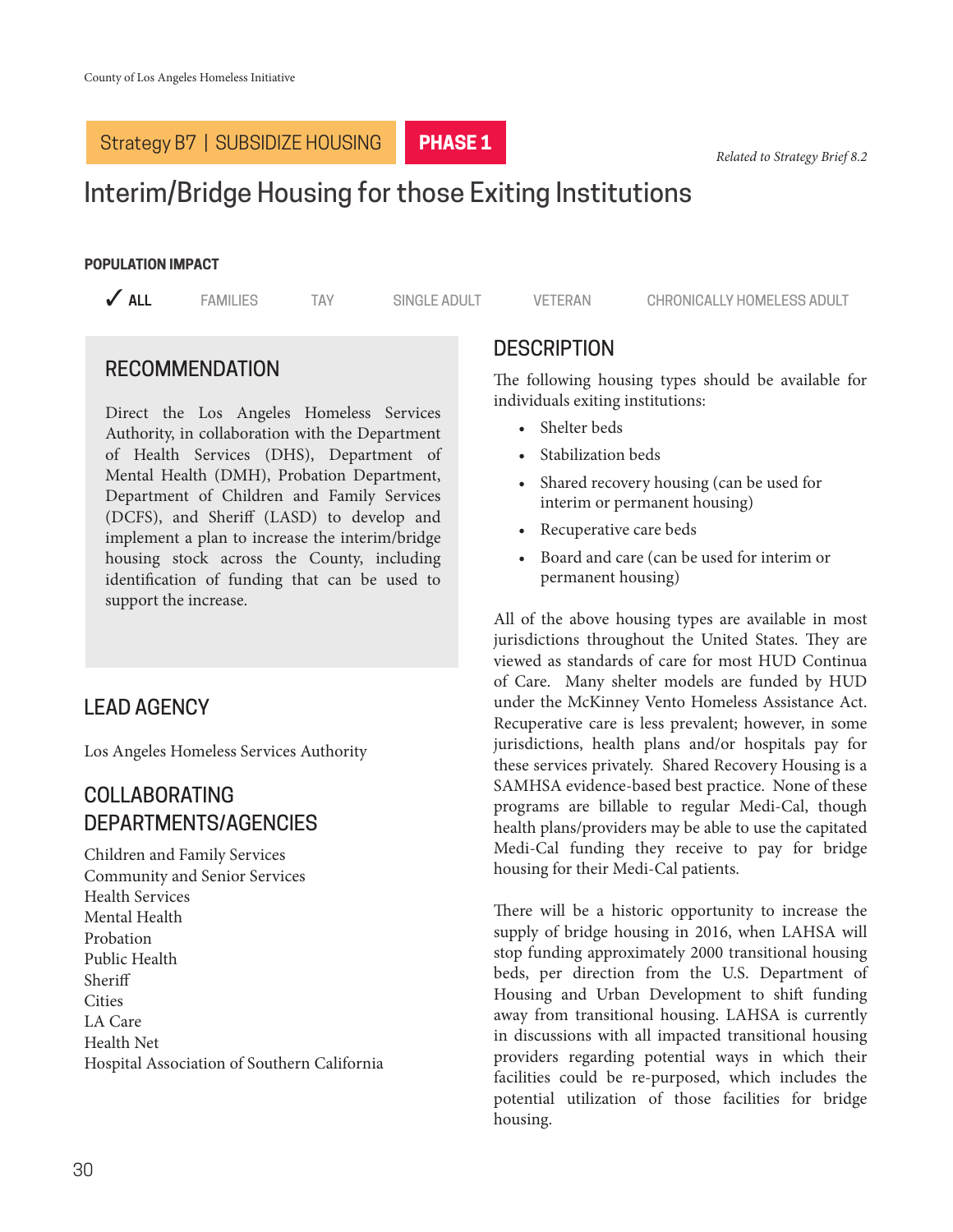

# and private hospitals. CONNECTION TO CITIES

SAME

#### 3 **COMPLEMENTARY**

NO CITY ROLE

Cities could contribute funding for bridge housing and/or facilitate the siting of bridge housing within their jurisdictions.

# POPULATION(S) TARGETED & OTHER CATEGORIZATIONS

All homeless populations

## POTENTIAL PERFORMANCE METRICS

- ◆ Number of individuals being discharged from institutions needing interim/bridge housing
- ◆ Number of individuals who are discharged from institutions to interim/bridge housing
- Number of individuals who are discharged from institutions to interim/bridge housing who are connected to physical health, mental health, substance use disorder treatment and sources of income
- ◆ Number of individuals who are discharged from institutions to interim/bridge housing who leave interim/bridge housing for permanent housing
- Number of individuals who are discharged from institutions to interim/bridge housing who leave prior to being able to transition to permanent housing

# FUNDING

- ◆ \$3,250,000 in one-time HPI funding
- ◆ \$4,600,000 in one-time AB 109 funding
- ◆ \$3,400,000 in one-time SB 678 funding
- Additional funding could potentially come from DHS, DMH, LASD, DCFS, LAHSA, cities, managed care organizations (such as LA Care),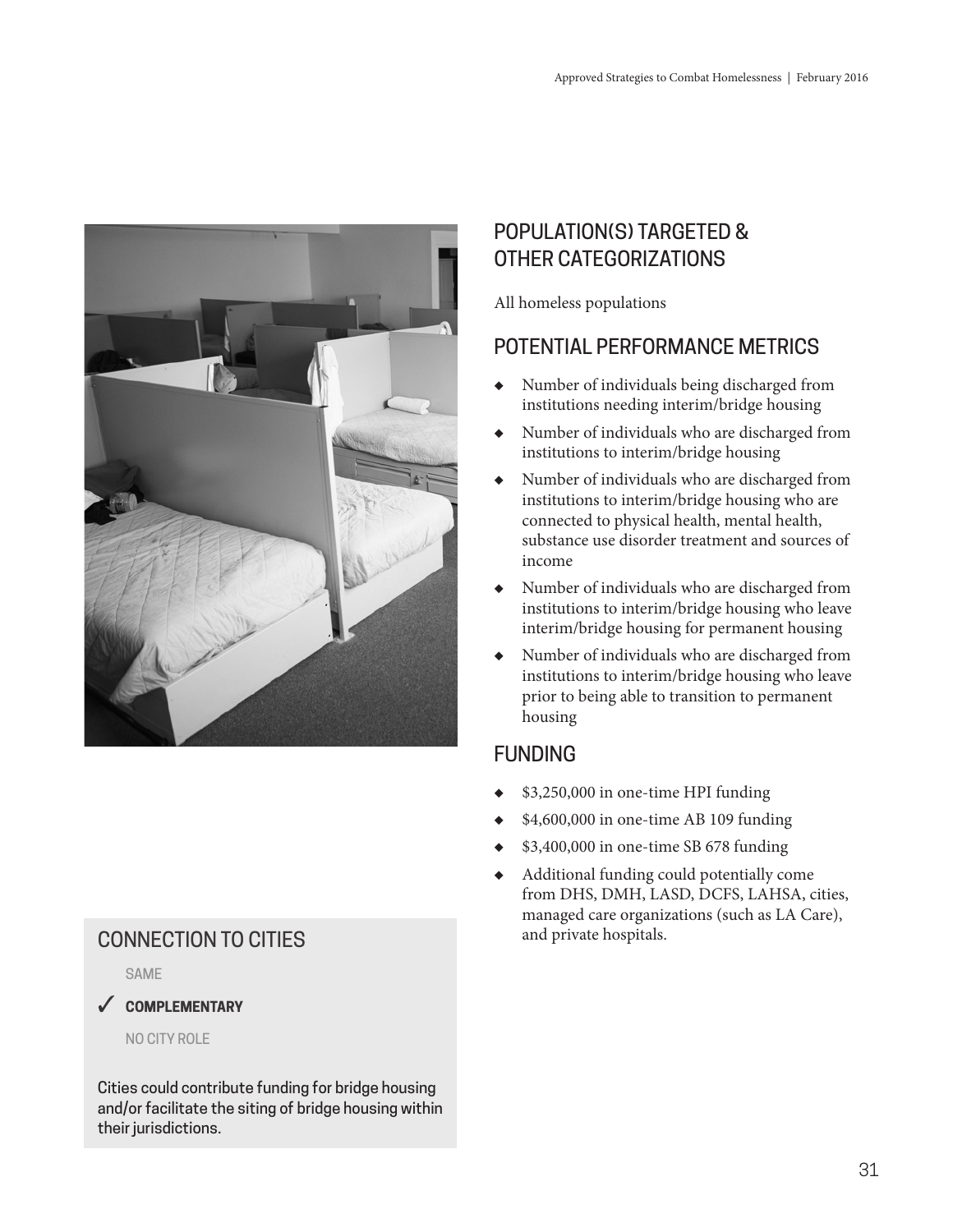## Strategy B8 | SUBSIDIZE HOUSING

#### **PHASE 1**

# Housing Choice Vouchers for Permanent Supportive Housing

#### **POPULATION IMPACT**

#### ALL FAMILIES TAY SINGLE ADULT VETERAN **VERONICALLY HOMELESS ADULT**

## RECOMMENDATION

Direct the Housing Authority of the County of Los Angeles (HACoLA) to dedicate Housing Choice Vouchers (HCV) which become available through routine turnover to permanent supportive housing for chronically homeless individuals through the following tiered approach:

- Tier 1: HCV waiting list preference for chronically homeless individuals referred by a Community Based Organization – HACoLA will commit 35% of turnover vouchers for FY 2016-17 to chronically homeless individuals. HACoLA will increase this commitment to 50% for FY 2017-18 and each subsequent fiscal year, subject to acceptable success rates in securing permanent housing for chronically homeless individuals issued a voucher under this preference.
- Tier 2: HCV waiting list preference for homeless already registered on HACoLA's waiting lists – There are currently 1,100 applicants identified as homeless on a waiting list, and the remainder of available turnover units will be dedicated to this population.
- Tier 3: Project-Based Vouchers Turnover vouchers are dedicated to the annual Project-Based Vouchers Notice of Funding Availability, administered by the Community Development Commission, which offers bonus points for projects that assist the chronically homeless. Mandated coordination using the Coordinated Entry System ensures that chronically homeless individuals will be assisted.

#### **DESCRIPTION**

Chronically homeless adults are the homeless population most in need of permanent supportive housing, which combines a permanent housing subsidy with case management, health, mental health, substance use disorder treatment and other services. The primary source of permanent housing subsidies is HCV (commonly known as Section 8), which are provided by the U.S. Department of Housing and Urban Development (HUD).

Though the number of Housing Choice Vouchers (HCV) has not grown in recent years, some vouchers become available each month through routine turnover, as current Housing Choice Voucher holders relinquish their vouchers. For the Housing Authority of the County of Los Angeles (HACoLA), approximately 700-800 Housing Choice Vouchers turnover each year. As part of their efforts to combat homelessness, various other jurisdictions across the country have dedicated 100% of their turnover HCV vouchers to homeless people or to one or more homeless sub-populations.

## LEAD AGENCY

Housing Authority of the County of Los Angeles

## COLLABORATING DEPARTMENTS/AGENCIES

Community Development Commission Housing Authority of the City of Los Angeles Los Angeles Homeless Services Authority Other Public Housing Authorities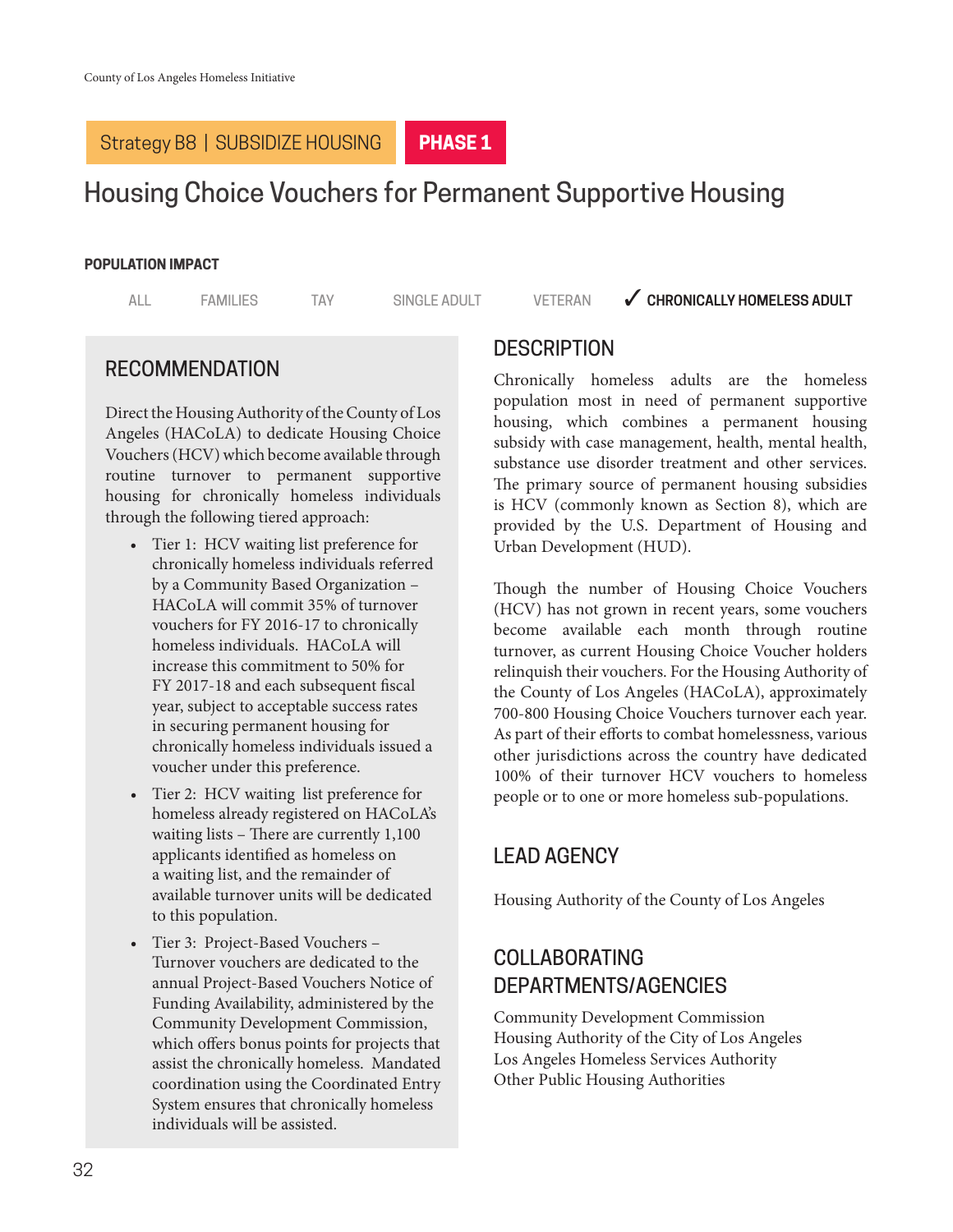

# CONNECTION TO CITIES

3 **SAME**

COMPLEMENTARY

NO CITY ROLE

Cities which have their own Public Housing Authorities could dedicate a substantial percentage of available Housing Choice Vouchers for permanent supportive housing for chronically homeless individuals.

## POPULATION(S) TARGETED & OTHER CATEGORIZATIONS

Chronically Homeless Adults

## POTENTIAL PERFORMANCE METRICS

◆ Significant reduction in the number of chronically homeless individuals

## FUNDING

No local funding would be required for housing subsidies from HUD. The cost of services would be funded through a combination of Medi-Cal dollars, County General Fund, funding from other departments, and philanthropy.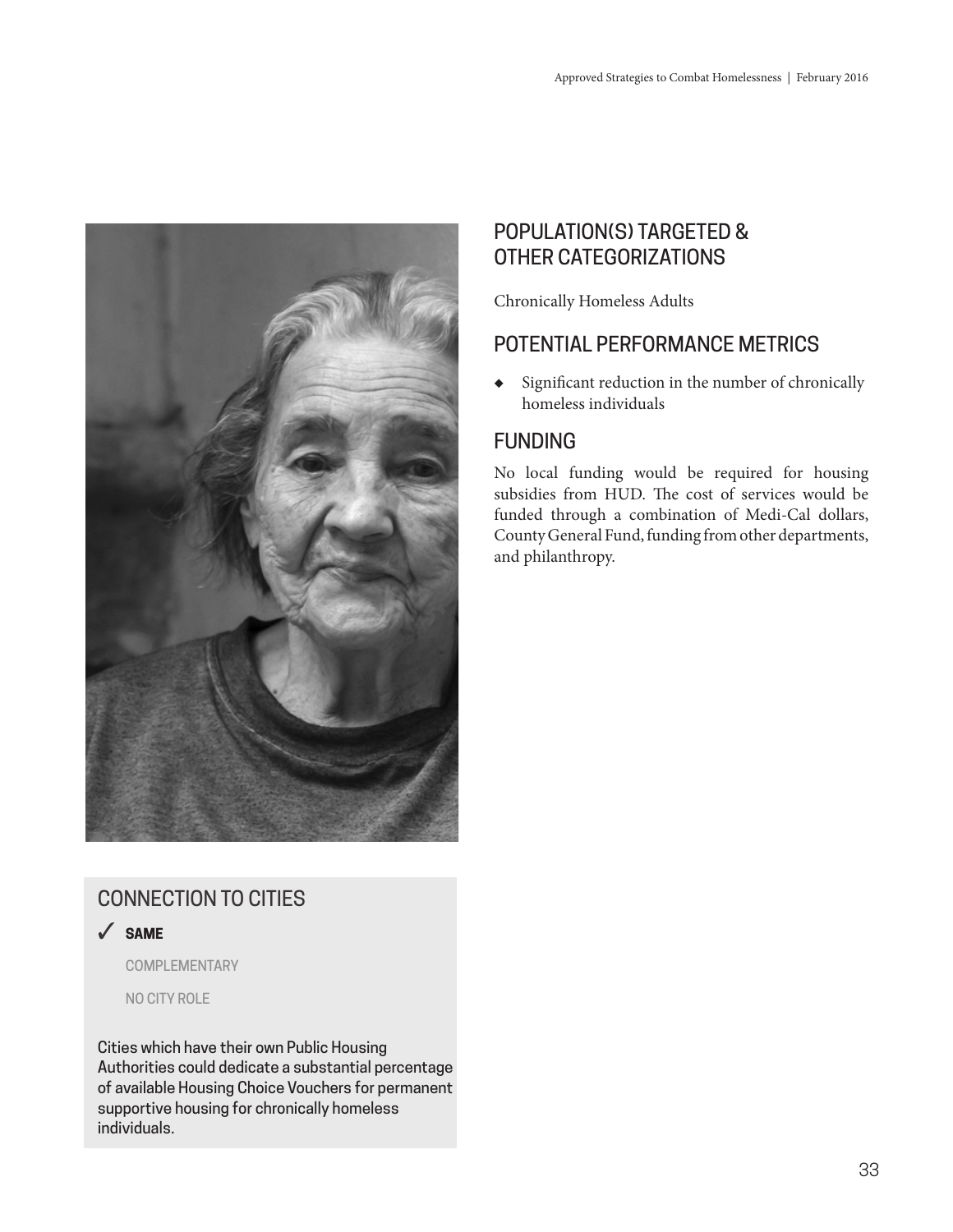#### Strategy C2 | INCREASE INCOME



# Increase Employment for Homeless Adults by Supporting Social **Enterprise**

#### **POPULATION IMPACT**

**3 ALL** 3 FAMILIES TAY SINGLE ADULT VETERAN CHRONICALLY HOMELESS ADULT

## RECOMMENDATION

Direct the Chief Executive Office to support Social Enterprises/Alternate Staffing Organizations to increase employment opportunities for Homeless Adults as described herein.

## LEAD AGENCY

Chief Executive Office

## COLLABORATING DEPARTMENTS/AGENCIES

All County Departments which contract for goods and/or services

Community and Senior Services

County Counsel

Internal Services Department

Human Resources

## **DESCRIPTION**

Social Enterprises are mission-driven businesses focused on hiring and assisting people who face the greatest barriers to work. They earn and reinvest their revenue to provide more people with transitional jobs to become job ready with the basic skills necessary to compete and succeed in the mainstream workforce. They help people who are willing and able to work, but have the hardest time getting jobs, including individuals with a history of homelessness and/or incarceration, and youth who are out of school and out of work. Obtaining employment increases income and improves the individual's overall well-being.

Alternate Staffing Organizations (ASOs) operated by Social Enterprises provide temporary workers and act as intermediaries between employers and job seekers, helping employers attract and retain reliable, motivated workers and linking job seekers to competitive employment, opportunities for skills development and pathways to hire by employer customers. Unlike conventional temporary staffing companies, ASOs operated by Social Enterprises have a dual mission to satisfy their customers and promote workplace success for people with obstacles to employment, such as those with unstable housing history, criminal backgrounds, or those participating in recovery programs.

Many services procured by local government could be provided, in whole or in part, by Social Enterprises/ ASOs.

38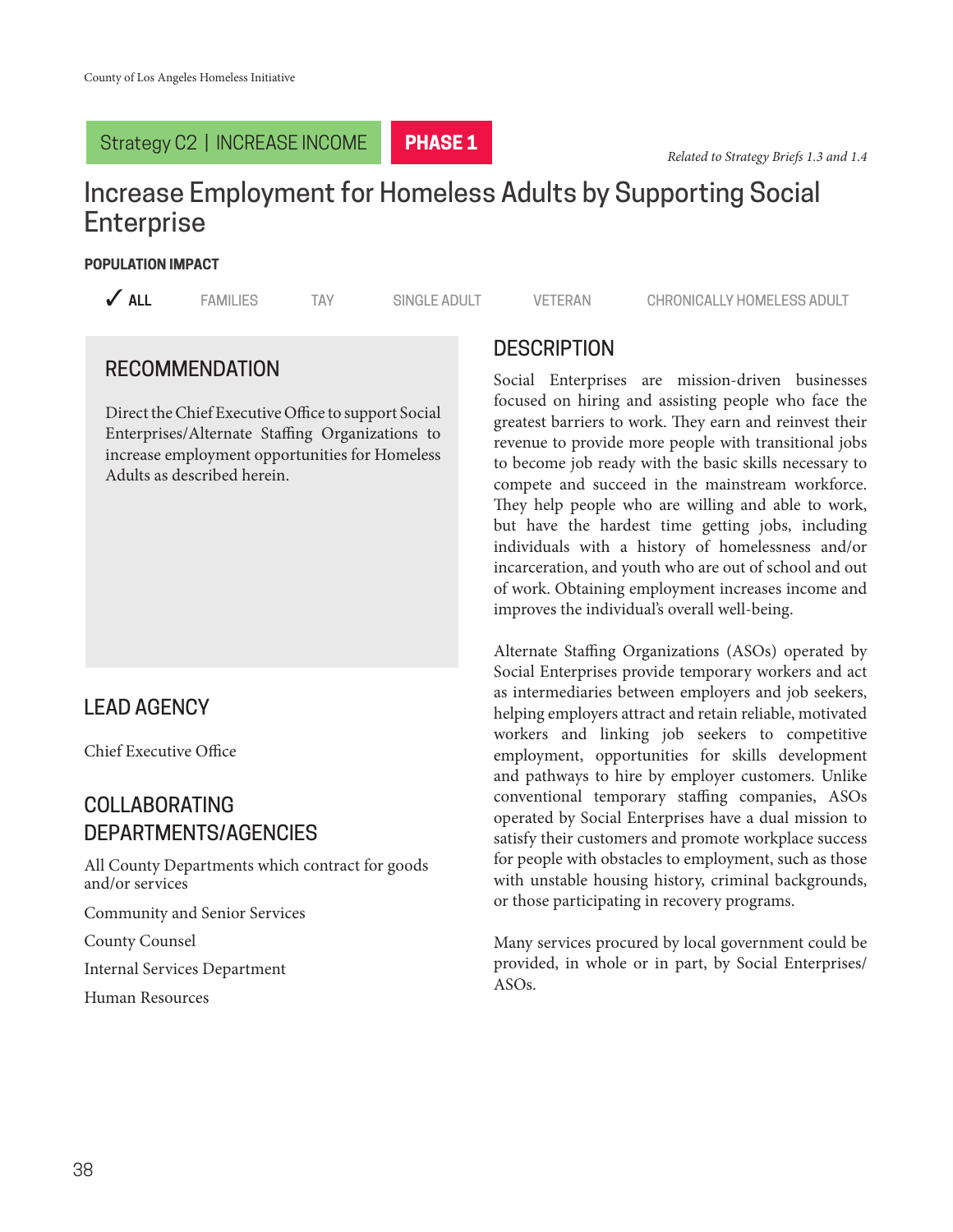The County could utilize Social Enterprises/ASOs to help homeless/formerly homeless adults to increase their income through increasing employment opportunities by taking the following actions:

- 1. Enhance the procurement process to provide preferential treatment of Social Enterprises by awarding extra points during the scoring process and by expanding the County's existing Transitional Job Opportunities Preference Program to provide preferential treatment to bidders that commit to subcontract with Social Enterprises;
- 2. Support the creation of Alternative Staffing Organizations (ASOs) operated by Social Enterprise entities and designate them as the preferred staffing agency for County Departments, contractors and sub-contractors to use for their temporary staffing needs;
- 3. Provide a Social Enterprise entity operating an ASO with a subsidy of \$2 per hour worked to reduce the markup passed on to the customer, thus making the ASO a more attractive option. ASOs are able to be self-sustaining by marking up wage rates. For example, a worker that is paid \$10 per hour may be billed to the customer at \$17. This "mark-up" covers employment taxes, workers compensation, mandated benefits, and any other margin needed to maintain the business. At the same time, the subsidies could help ASOs fund the critical support services needed to ensure the employees' success;
- 4. Leverage the Department of Public Social Services (DPSS) transitional subsidized employment program for CalWORKs parents/ relative caregivers, by placing some program participants in an ASO for temporary employment as a step toward long-term employment;
- DESCRIPTION *continued* 5. Develop and distribute a comprehensive inventory of the services currently being provided in Los Angeles County by Social Enterprises and ASOs to County contractors/ sub-contractors and County Departments. The enhanced Transitional Job Opportunity Preference Program/ASO Ordinance would encourage every contractor providing services to the County to work with Social Enterprises/ ASOs to perform functions consistent with its business needs, as part of its County contract; and
	- 6. Encourage cities to adopt a Social Enterprise Agency Utilization Ordinance and provide a sample ordinance for cities to use, modeled on the County's current Expanded Preference Program.

## POPULATION(S) TARGETED & OTHER CATEGORIZATIONS

All homeless populations, including homeless older adults.

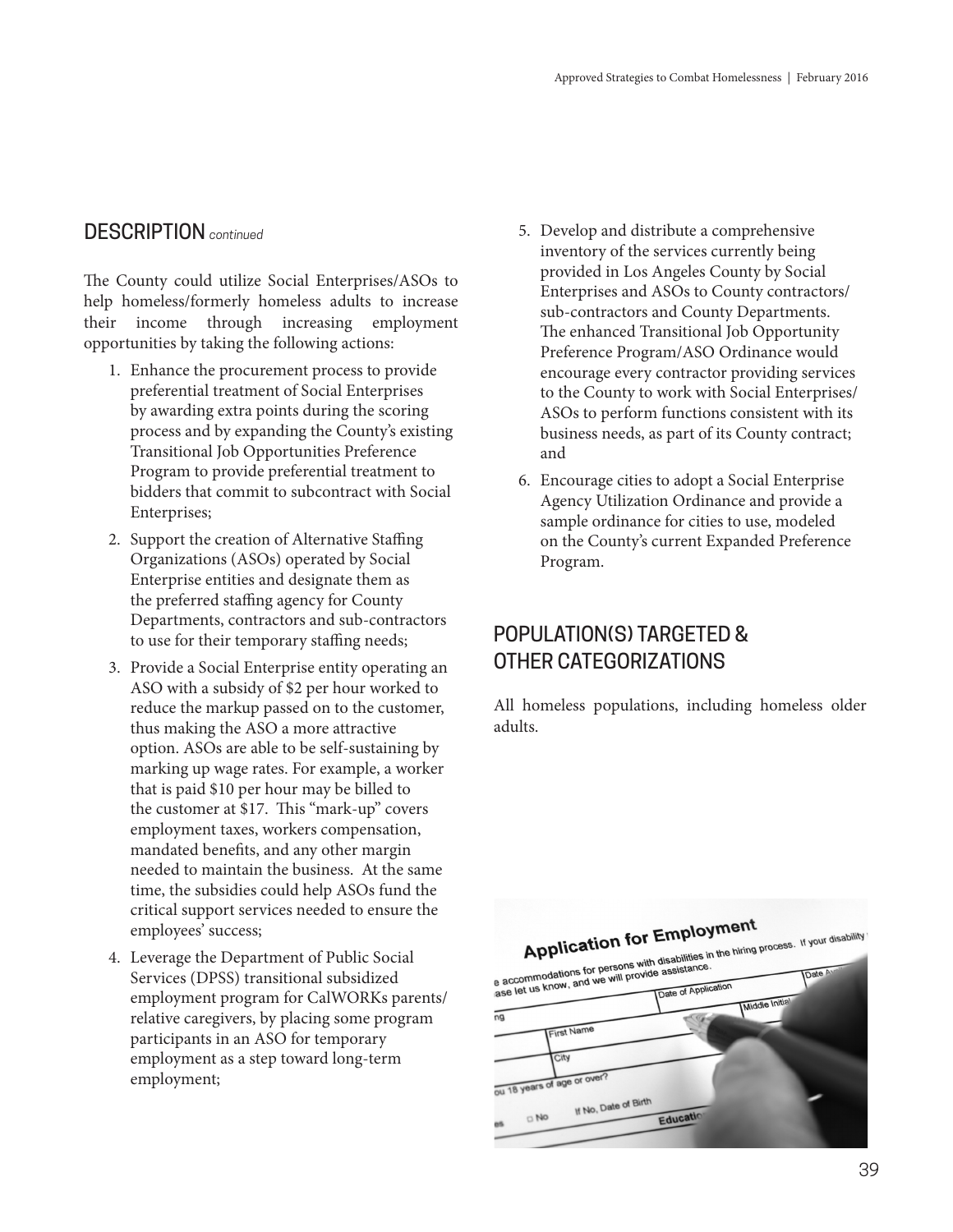# Increase Employment for Homeless Adults by Supporting Social Enterprise *continued*

## POTENTIAL PERFORMANCE METRICS

- ◆ Increase in the number of employment opportunities available for homeless people, recently homeless, or those at risk of homelessness resulting from increased utilization of social enterprises/ASOs
- ◆ Percentage of social enterprise employees who are able to move on to non-supported employment
- ◆ Number of workers engaged in ASO assignments
- ◆ Reduction in dependence on public benefits due to ASO assignment

## **FUNDING**

- ◆ No associated funding is required for enhancing the procurement process.
- ◆ DPSS CalWORKs Single Allocation and Enhanced Subsidized Employment funding already allocated for the CalWORKs Transitional Subsidized Employment Program could be used to support the use of ASOs for Paid Work Experience and On-the–Job training for CalWORKs parents/ relative caregivers.
- ◆ \$2 million in one-time HPI funding to provide a subsidy of \$2 per hour worked to ASOs to reduce the markup passed on by ASOs to employers.

## CONNECTION TO CITIES

**SAME** 

3 **COMPLEMENTARY**

NO CITY ROLE

Cities could adopt a a Social Enterprise Agency Utilization Ordinance modeled on the County's current Expanded Preference Program.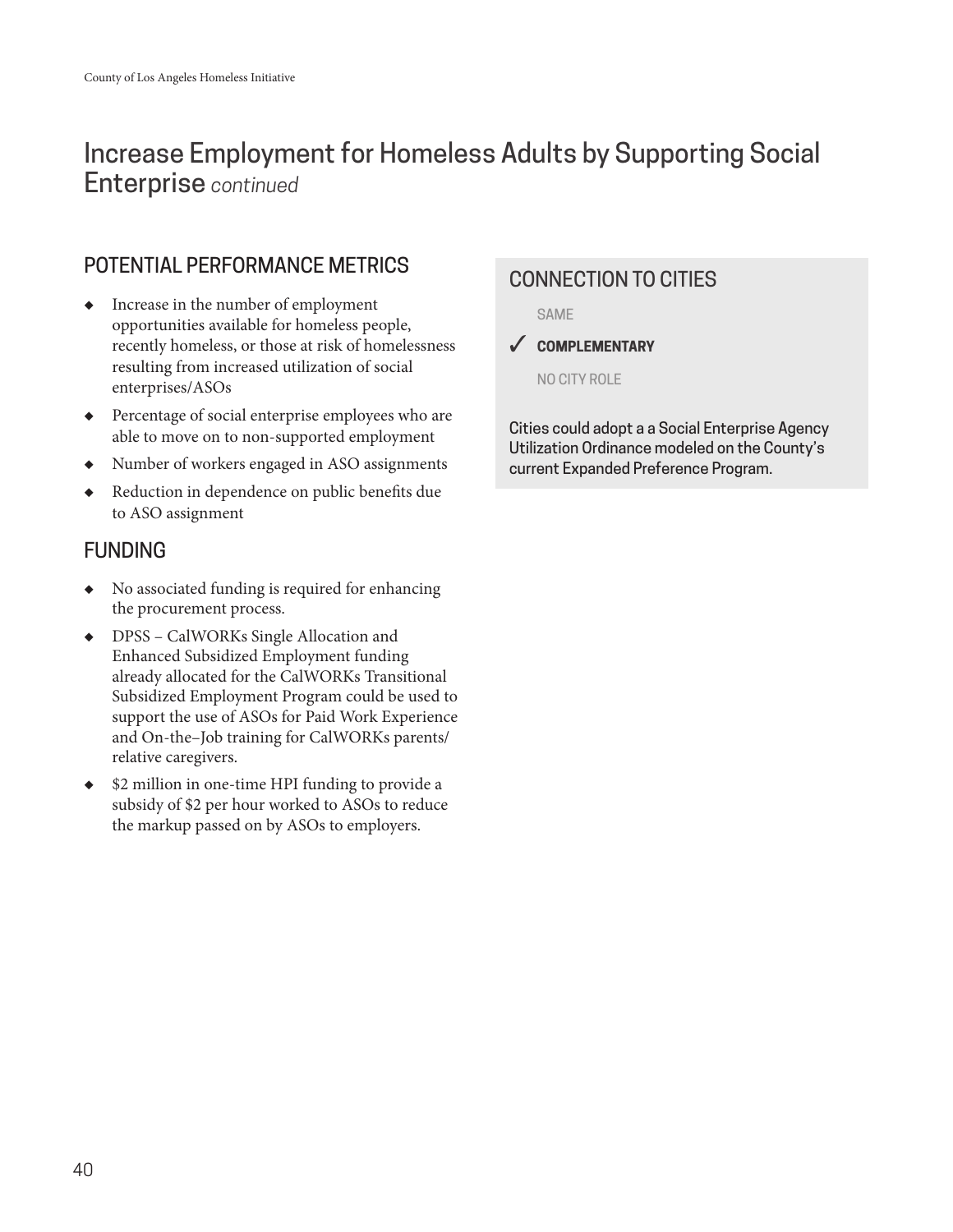#### Strategy D2 | PROVIDE CASE MANAGEMENT AND SERVICES

**PHASE 1**

*Related to Strategy Brief 8.3c*

# Expansion of Jail In Reach

#### **POPULATION IMPACT**

**3 ALL** 3 FAMILIES TAY SINGLE ADULT VETERAN CHRONICALLY HOMELESS ADULT

## RECOMMENDATION

Direct the Sheriff's Department and Health Services to work with their non-profit partner agencies and collaborating County departments to expand Jail in Reach to make it available to all homeless people incarcerated in a Los Angeles County jail, subject to available funding.

## LEAD AGENCY

Health Services Sheriff

## COLLABORATING DEPARTMENTS/AGENCIES

Alternate Public Defender Community and Senior Services Housing Authority of the City of Los Angeles Housing Authority of the County of Los Angeles Mental Health Probation Public Defender Public Health Public Social Services County SSI Advocacy Contractors Community-based Providers

## **DESCRIPTION**

This program expansion for homeless inmates should include the following elements:

- Offer all homeless inmates jail in reach services from the beginning of incarceration.
- Provide case management to homeless inmates tailored to their individual need(s) and connect inmates to services such as mental health and substance use disorder treatment on an asneeded basis.
- Coordination of all services provided to homeless inmates so that physical health, behavioral health, housing, education, employment, mentorship, and other needs are integrated into one case plan monitored by one assigned case manager, with the goal of ensuring strong service integration.
- Recruit and fund community-based service providers from across the County so that services continue seamlessly post-release with the same case management team, including connection to housing specialists and access to bridge housing until a permanent housing plan can be implemented, employment support, benefits support, transportation, and other ongoing supportive services such as mental health treatment to help homeless inmates reintegrate successfully back into the community with adequate supportive services.

In addition, consideration should be given to the inclusion in the program of self-help support groups in jail, e.g., Alcoholics and Narcotics Anonymous that are run by jail inmates. Such support groups are an integral element of the Community Model in Corrections, an evidence-based practice.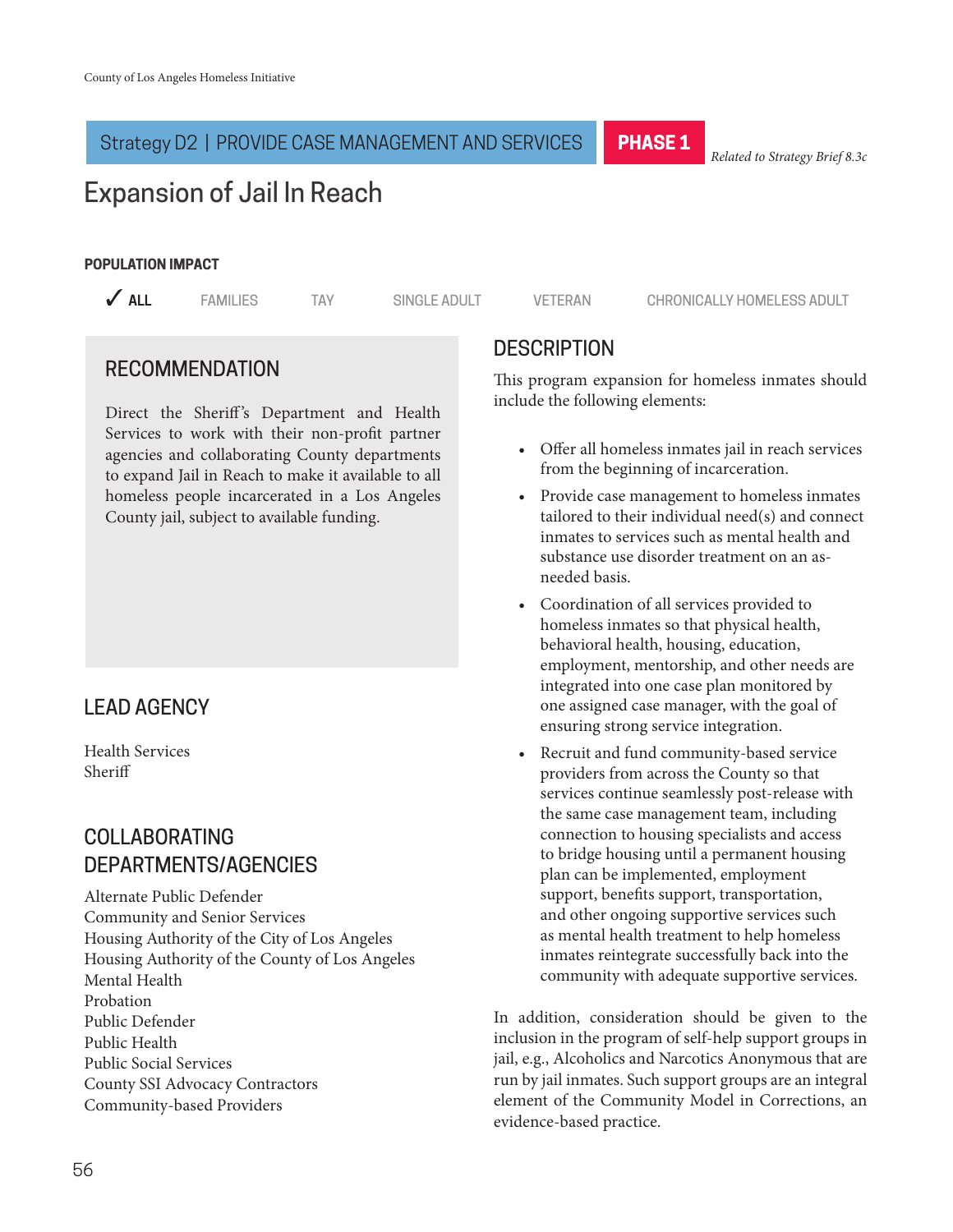The Department of Health Services' Housing for Health intensive case management program provides a model for the style of case management that will be required for many individuals.



# POPULATION(S) TARGETED & OTHER CATEGORIZATIONS

All homeless inmates in County jail including those being held prior to trial.

## POTENTIAL PERFORMANCE METRICS

- Reduction in recidivism
- ◆ Reduction in homelessness
- ◆ Increased employment
- ◆ Improved healthcare outcomes
- ◆ Number of homeless inmates who receive Jail In Reach services

## FUNDING

- ◆ \$2,000,000 in one-time HPI funding
- ◆ \$3,000,000 in one-time AB 109 funding

## CONNECTION TO CITIES

SAME

COMPLEMENTARY

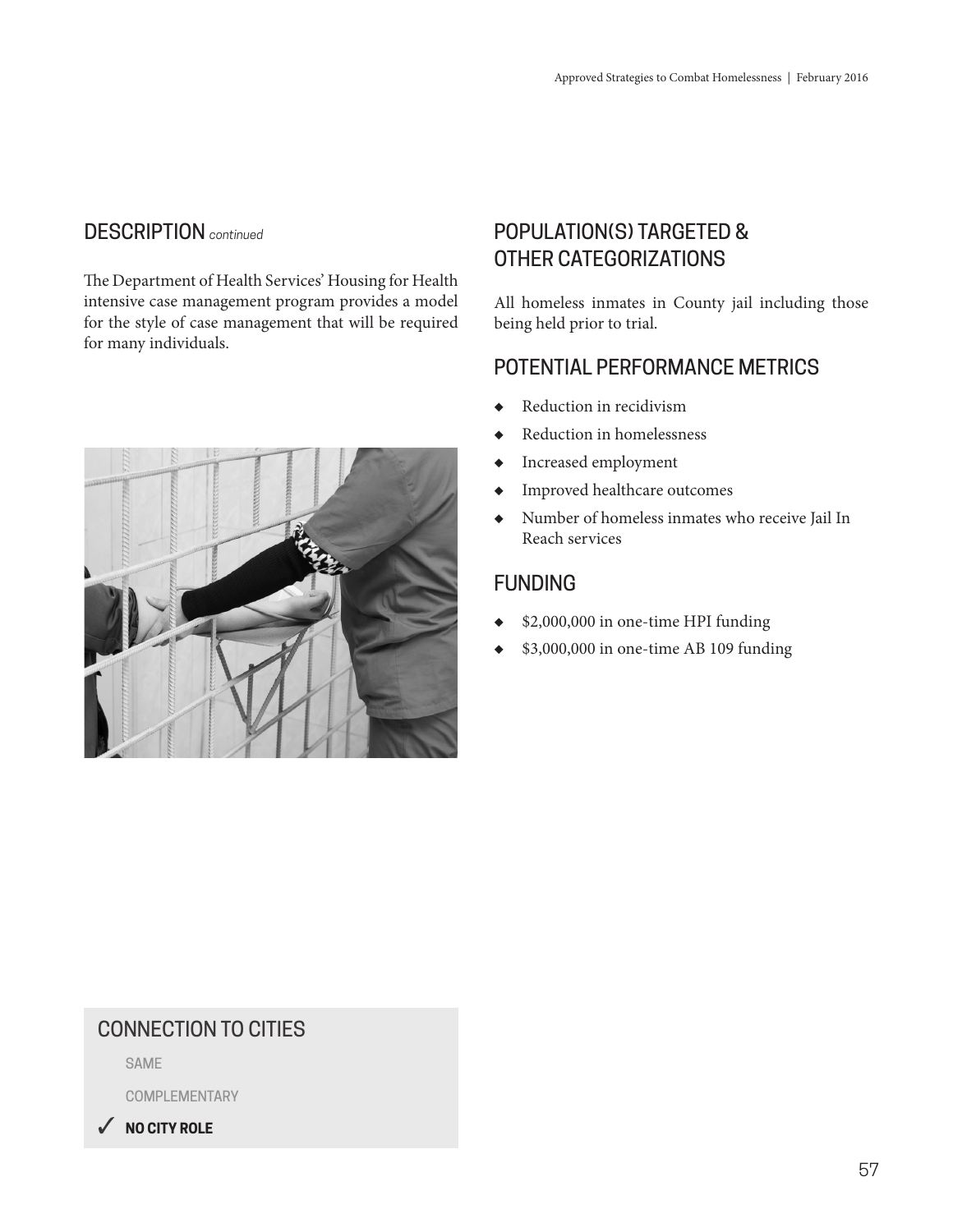## Strategy E4 | CREATE A COORDINATED SYSTEM

*Related to Strategy Brief 6.2*

# First Responders Training

#### **POPULATION IMPACT**

**PHASE 1**

**3 ALL** 3 FAMILIES TAY SINGLE ADULT VETERAN CHRONICALLY HOMELESS ADULT

## RECOMMENDATION

Direct the Sheriff 's Department to develop:

- 1. a training program and implementation plan for law enforcement, fire departments and paramedics throughout Los Angeles County, including but not limited to the LA County Sheriff 's Department (LASD) and the Los Angeles Police Department (LAPD); and
- 2. a Countywide protocol to address encampments and unsheltered homelessness.

## LEAD AGENCY

Sheriff

## COLLABORATING DEPARTMENTS/AGENCIES

Fire Community and Senior Services Health Services Los Angeles Homeless Services Authority LAPD Mental Health Probation Public Health Any first responder agencies Countywide that choose to be a part of this strategy

## **DESCRIPTION**

The proposed training program would educate law enforcement, fire departments, and paramedics, i.e., first responders, about the complex and diverse needs of the unsheltered homeless population and how to connect homeless individuals to appropriate services, so as to better prepare first responders when interacting with people experiencing unsheltered homelessness. The proposed training would emphasize awareness of, and strategies for dealing with, situations that arise among unsheltered homeless individuals due to an array of issues, such as, mental illness; alcohol and/or substance abuse/addiction (training in overdose Narcan protection/prevention is one component for addressing substance abuse); co-occurring substance abuse and mental illness; and/or physical health ailments. LASD and other police agencies interested in participating in the training will develop the training and protocol based on local and national best practices.

The proposed Countywide encampment/unsheltered homeless protocol would ensure that LA County, and police forces across the County, are responding to the crises of encampments and unsheltered homelessness in a manner that both improves efficiencies across jurisdictional boundaries and achieves more effective outcomes and collaboration among police agencies and homeless service providers.

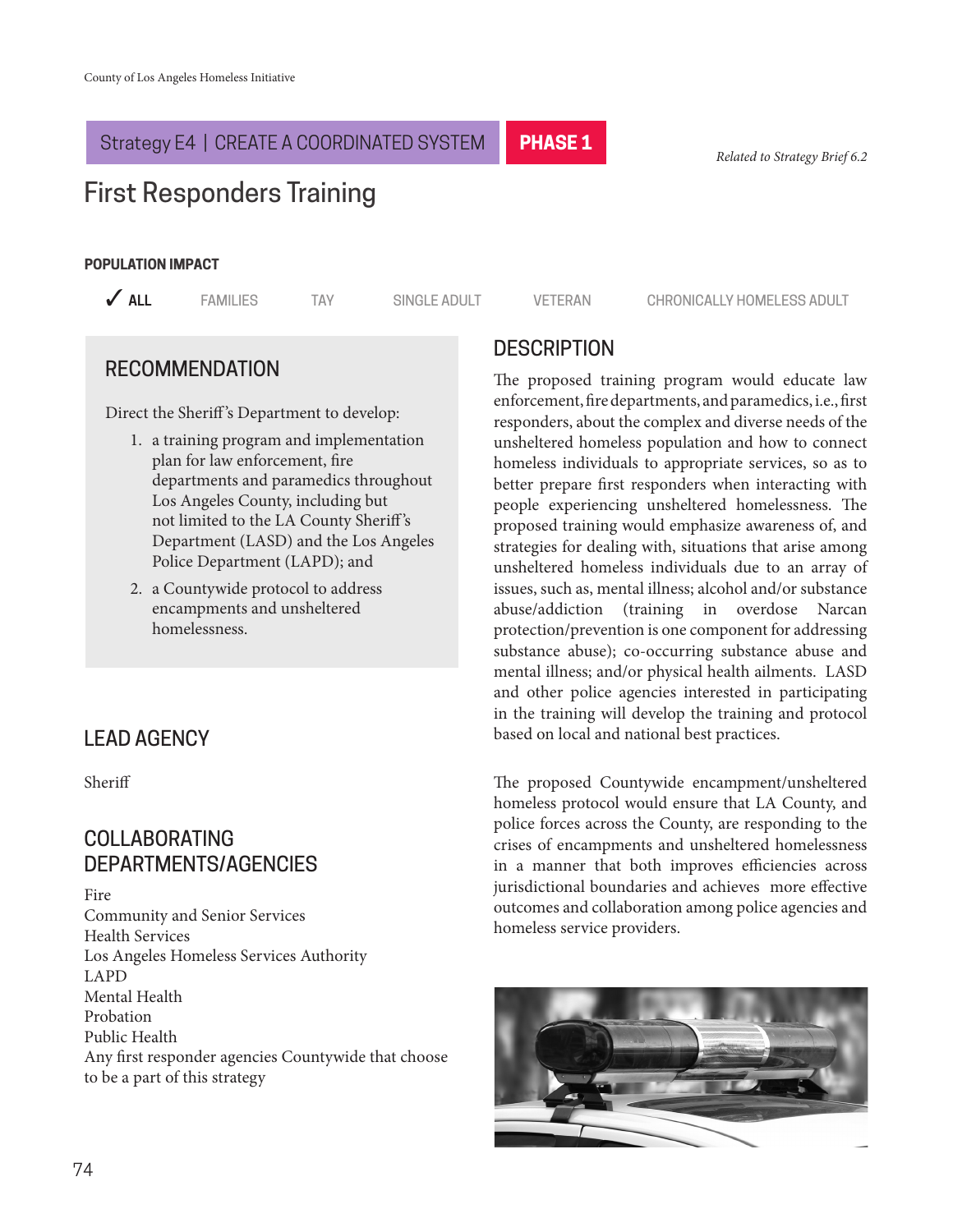At a minimum, the protocol must:

- provide first responders with real time information on service providers in the immediate area where they are engaging people on the streets and encampments with the desirable end result being a warm transfer to a homeless service provider who can continue the engagement process, build rapport, and assist the homeless individual to move into housing.
- address the needs of victims of domestic violence (DV) so that first responders are prepared when they engage couples/DV victims on the street and in encampments.
- address the role of Adult Protective Services (APS) in addressing the needs of endangered seniors and dependent adults.
- address best practices for serving the LGBT population.
- incorporate the concepts of Trauma-Informed Care, as applicable to first responders.

## CONNECTION TO CITIES

3 **SAME**

COMPLEMENTARY

NO CITY ROLE

The strategy will be applicable to all first responder agencies countywide.

## POPULATION(S) TARGETED & OTHER CATEGORIZATIONS

Law enforcement, fire departments, and paramedics, i.e., first responders. Street homeless and homeless persons in encampments will benefit from the training because they will be engaged with greater sensitivity and understanding of their needs; however, the focus for this strategy is first responders. (The implementation of this strategy will complement the County's Homeless Encampment Protocol.)

## POTENTIAL PERFORMANCE METRICS

- Number of first responders trained
- Number of jurisdictions which adopt the countywide protocol

## FUNDING

There would be three tiers of costs:

- 1. development of the training/protocol;
- 2. the cost for trainers to deliver the training; and
- 3. payment of wages for those who attend the training. The training could be added to current training curricula of first responder agencies, which might reduce the associated cost. For the Sheriff 's Department, this might include incorporating this training into the Crisis Intervention Training (CIT) recommended by the Mental Health Diversion Task Force, particularly given the high incidence of mental illness among homeless individuals living on the street and in encampments.

Each agency will absorb the cost of sending its first responders to the training or seek any needed funding through the applicable annual budget process. The cost for each trainee will include the cost of curriculum development and the cost of the trainers.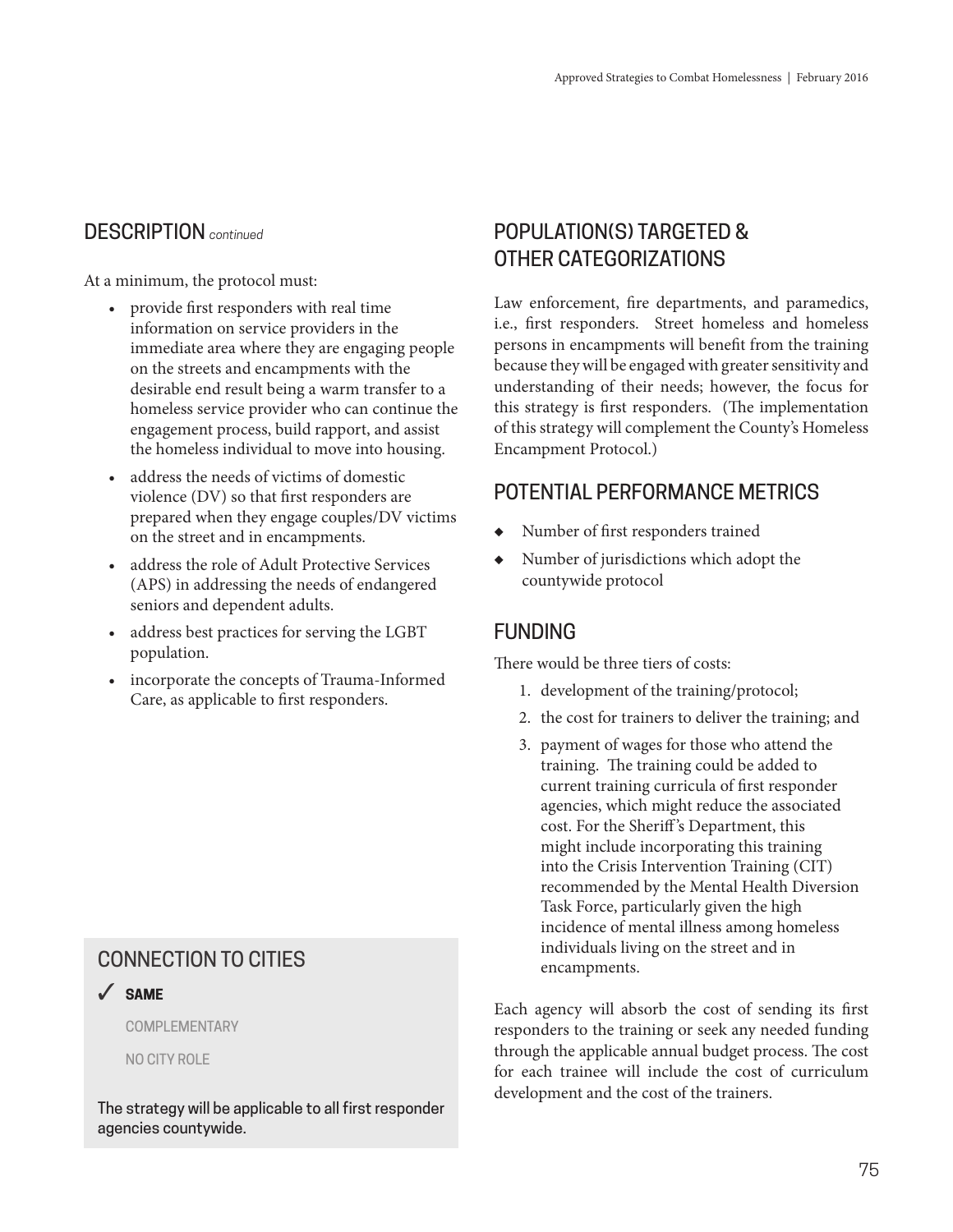#### Strategy E5 | CREATE A COORDINATED SYSTEM

*Related to Strategy Brief 6.3*

# Decriminalization Policy

#### **POPULATION IMPACT**

**3 ALL** 3 FAMILIES TAY SINGLE ADULT VETERAN CHRONICALLY HOMELESS ADULT

#### RECOMMENDATION

Direct the LA County Sheriff's Department (LASD), in collaboration with the District Attorney (DA), Public Defender (PD), Assistant Public Defender (APD), and Los Angeles Homeless Services Authority (LAHSA) to develop a decriminalization policy for use by the County and cities throughout the County.

## LEAD AGENCY

Sheriff

## COLLABORATING DEPARTMENTS/AGENCIES

Alternate Public Defender District Attorney Probation Public Defender Los Angeles Homeless Services Authority Law enforcement agencies from cities that choose to adopt a similar policy Mental Health

## **DESCRIPTION**

**PHASE 1**

The criminalization of homelessness has long been seen in some communities as a strategy to address some of the more visible aspects of homelessness; however, over the past few years, there has been an increased understanding that criminalization harms individuals and communities and in fact can make it more difficult to address homelessness. With new efforts by the Federal Government to encourage communities to roll back these measures, there is an increased need for the County to build on current Sheriff 's Department policy and practice and take a leading role in promoting the decriminalization of homelessness throughout Los Angeles County. The decriminalization policy should:

- 1. Include a protocol that complements the County's Homeless Encampment Protocol (the Encampment Protocol also includes best practices that can be applied to street homelessness), to ensure that the County does not disproportionately enforce existing County ordinances against homeless families and individuals;
- 2. Include a process to ensure greater collaboration between judicial agencies and local alternative courts, e.g., County Homeless Court, DMH's Co-Occurring disorders Court, etc., to enable homeless individuals to address citation fines before they become a warrant and already-incurred warrants and fines, which are often a barrier to services and housing; and,
- 3. Support statewide efforts to stop criminalizing homelessness.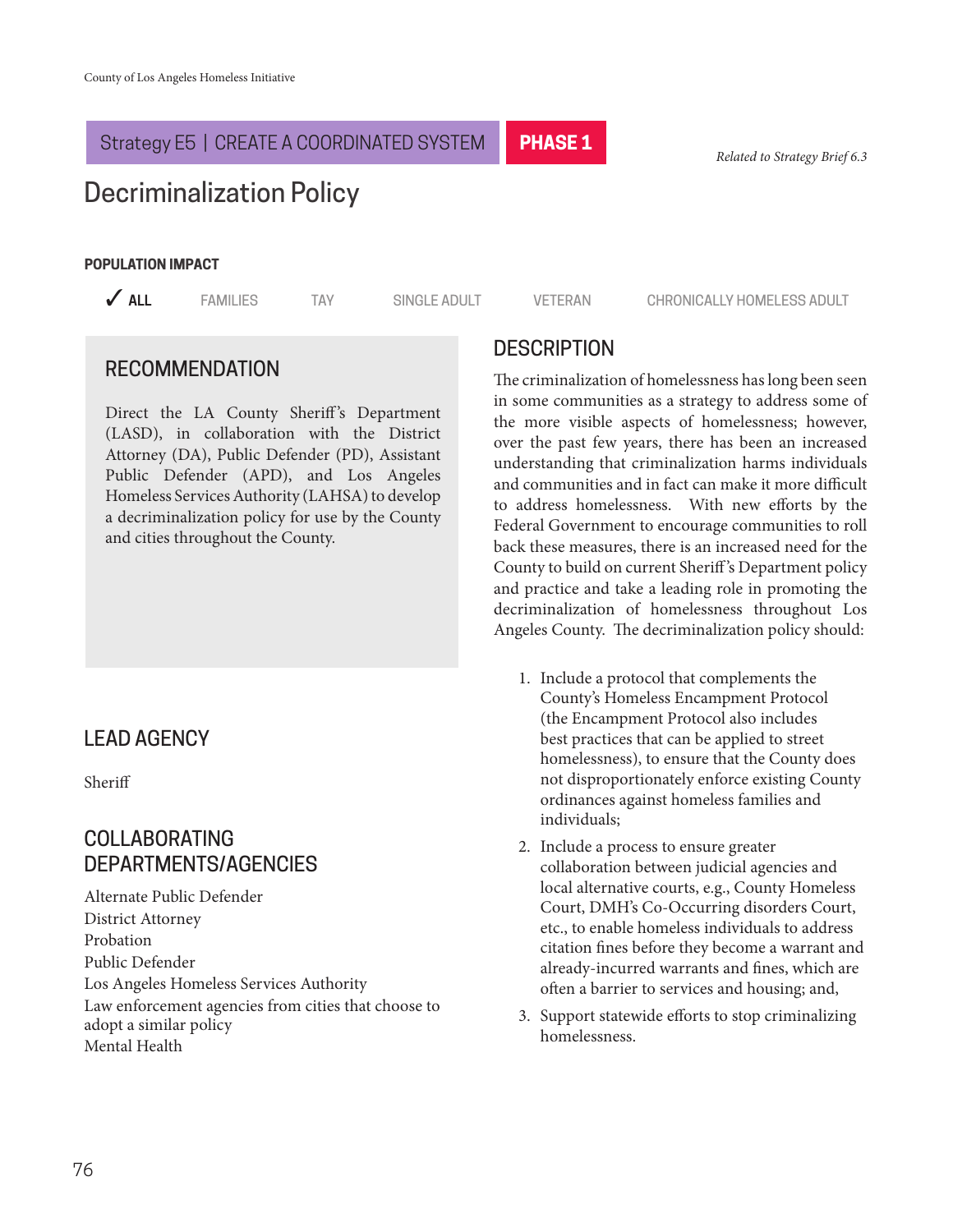

# POPULATION(S) TARGETED & OTHER CATEGORIZATIONS

All homeless populations, particularly homeless individuals living on the street and in encampments

## POTENTIAL PERFORMANCE METRICS

This recommendation does not apply to a specific programs or services; therefore, the success will be measured by a reduction across the County in policies and practices which criminalize homelessness.

## FUNDING

N/A. There is no direct cost associated with this strategy.

## CONNECTION TO CITIES

3 **SAME**

COMPLEMENTARY

NO CITY ROLE

The strategy could be implemented by each city in the County.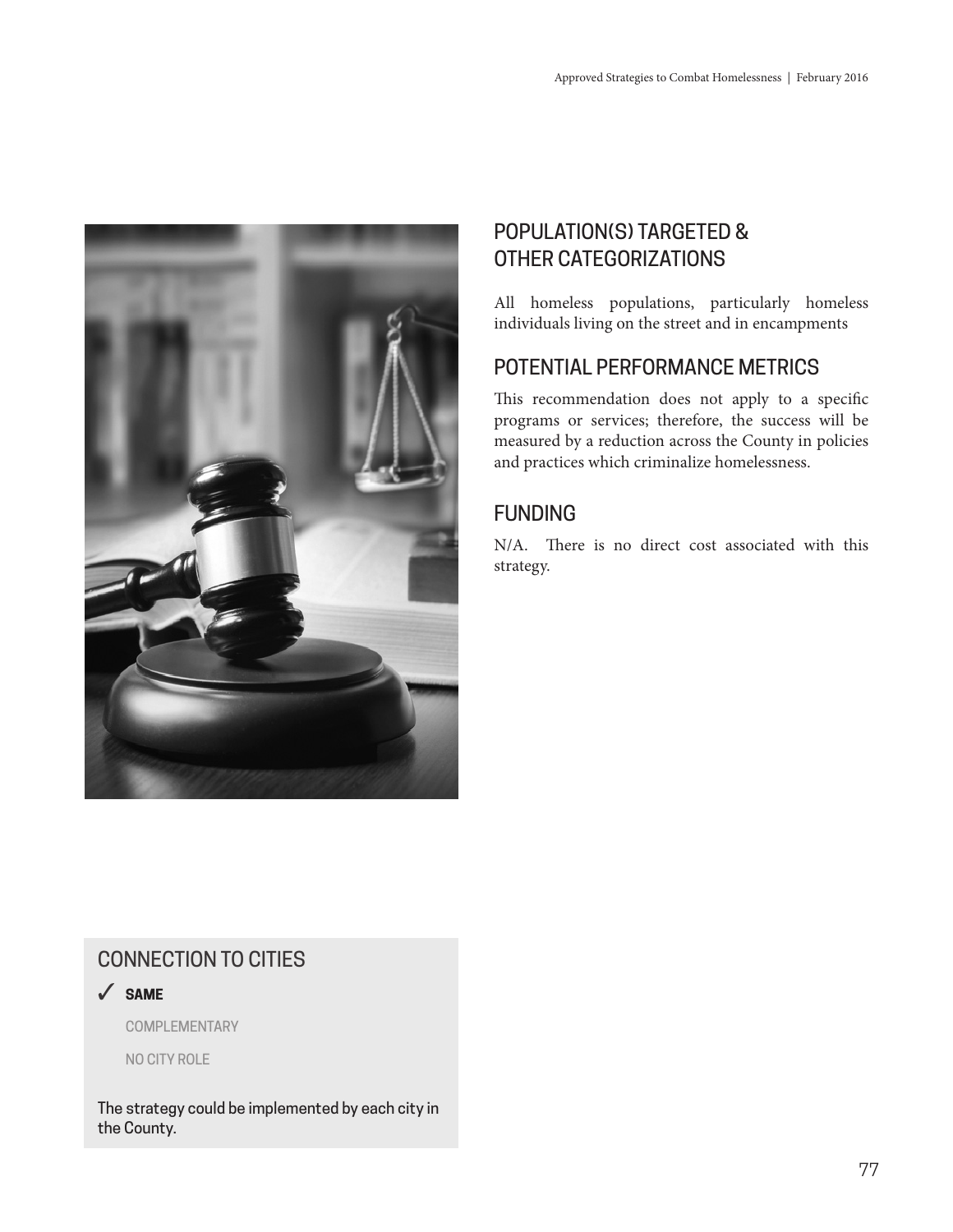#### Strategy E6 | CREATE A COORDINATED SYSTEM

*Related to Strategy Brief 6.4*

# Countywide Outreach System

#### **POPULATION IMPACT**

**PHASE 1**

**3 ALL** 3 FAMILIES TAY SINGLE ADULT VETERAN CHRONICALLY HOMELESS ADULT

## RECOMMENDATION

Direct the Los Angeles Homeless Services Authority, in conjunction with relevant County agencies and community based organizations, to develop and implement a plan to leverage current outreach efforts and create a countywide network of multidisciplinary, integrated streetbased teams to identify, engage and connect, or re-connect, homeless individuals to interim and/ or permanent housing and supportive services.

## LEAD AGENCY

Los Angeles Homeless Services Authority (LAHSA)

## COLLABORATING DEPARTMENTS/AGENCIES

Fire Health Services Mental Health Probation Public Health Public Social Services Sheriff City of LA and any of the other 87 cities that would like to collaborate in this effort United Way

## **DESCRIPTION**

There would be at least one team in each Service Planning Area (SPA) of the County and each team should include the following staff: case manager(s), health outreach worker, mental health outreach worker, substance abuse provider, and LA Homeless Services Authority Emergency Response Team personnel. As needed, the teams would include outreach personnel from agencies that specialize in engaging TAY, Veterans, victims of domestic violence (DV) and Families.

The strategy requires a telephone hotline to connect to the street-based team(s) in each SPA with staff trained and well-versed in the services and housing opportunities in their respective SPA/region of the County.

For this strategy to be successful, it is imperative that all street teams operate with the same understanding of what it means to conduct outreach and what it means to engage homeless on the streets or in encampments. Department of Health Services' County+City+Community (C3) project, including a connection to Intensive Case Management Services (ICMS), is an appropriate model to emulate. Additionally, the outreach teams need to be aware of DV protocols and have a relationship with DV service providers. The definitions are as follows:

#### **Outreach**

Outreach is the critical first step toward locating and identifying a homeless person who is not otherwise contacting a government agency or service provider who can connect him/her to available services and housing resources. Outreach is a means of educating the community about available services, in this case for homeless individuals and families. Outreach is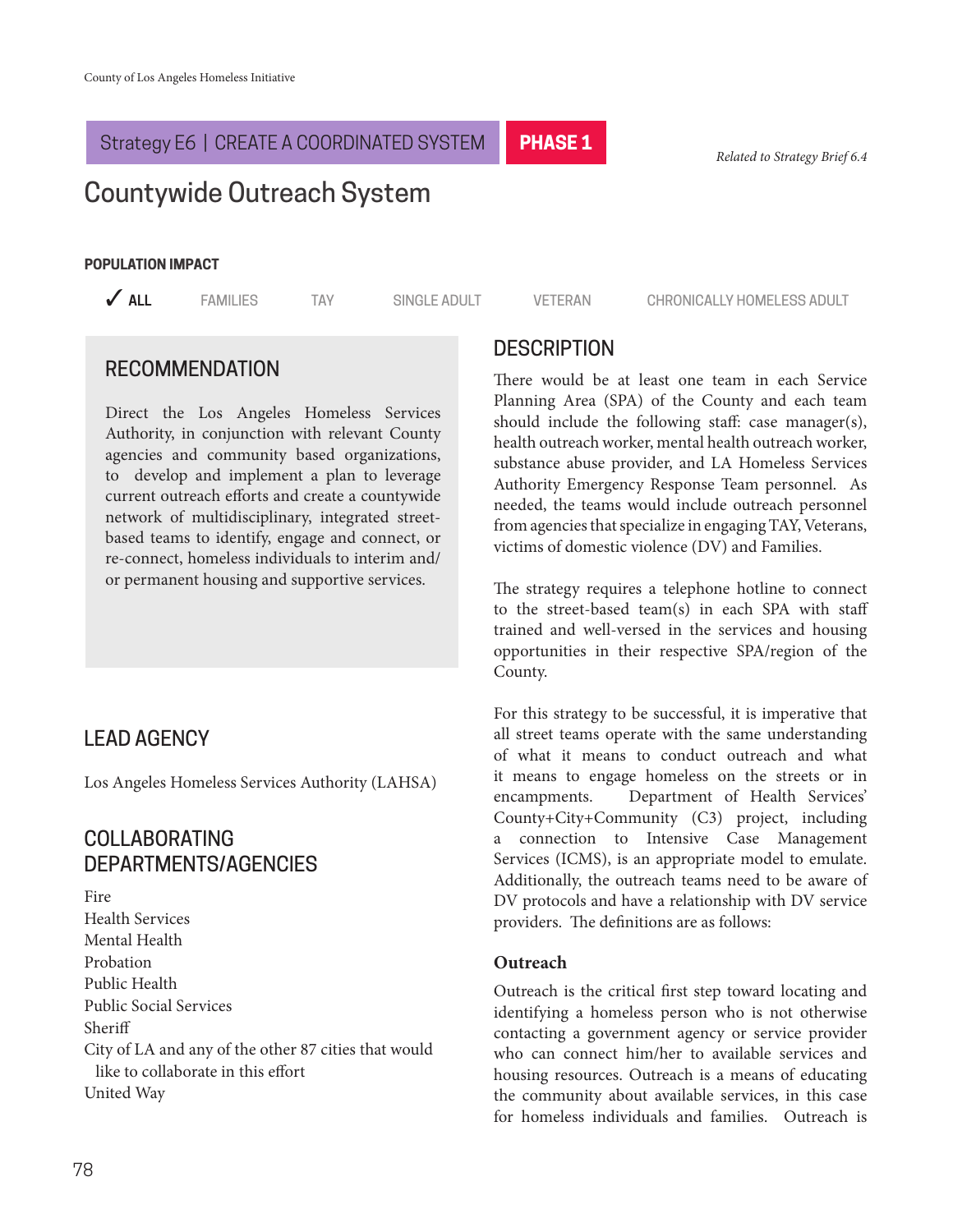also a process for building a personal connection that may play a role in helping a person improve his or her housing, health status, or social support network.

#### **Engagement**

Engagement, when conducted properly, is a process that establishes a trusting relationship that can lead to a homeless person's participation in services and housing. The process begins after the initial street outreach contact or, for example, when a homeless person presents at an agency such as DPSS, a CES provider agency, or an HFSS Family Support Center. The engagement process can take weeks to months. There is no standard timeline for successful engagement and an outreach worker/team should never be discouraged by initial rejections of their offers to assist a homeless individual. If an agency's policies and resources do not allow for this time and consistent/persistent effort, the worker will more often than not fail at building the necessary relationship and the homeless person will likely not trust the next outreach worker/team who tries to engage them and offer housing and services.

SAME

#### 3 **COMPLEMENTARY**

NO CITY ROLE

Cities could take an active role in the outreach/ engagement effort and/or provide additional funding/resources to bolster the efforts in their community. Certain cities have provided funding, in the past, for homeless outreach and engagement. Sometimes this has been done through enhanced Business Improvement District (BID) teams that have been trained to engage and connect clients to homeless housing and services.

## POPULATION(S) TARGETED & OTHER CATEGORIZATIONS

Any individual, older adult, victim of domestic violence, youth, or family experiencing homelessness that is encountered during outreach and engagement activities. Families identified will be directed to the HFSS.

## POTENTIAL PERFORMANCE METRICS

- Number of contacts-duplicated and unduplicated
- Number of people connected to health, mental health, substance abuse treatment, sources of income
- Number of people connected to interim housing
- ◆ Number of people permanently housed
- ◆ Number/percentage of people permanently housed who retain housing for 6, 12, and 24 months
- ◆ Number/percentage of people permanently housed who return to homelessness after 6, 12, and 24 months

## FUNDING

\$3,000,000 in one-time HPI funding CONNECTION TO CITIES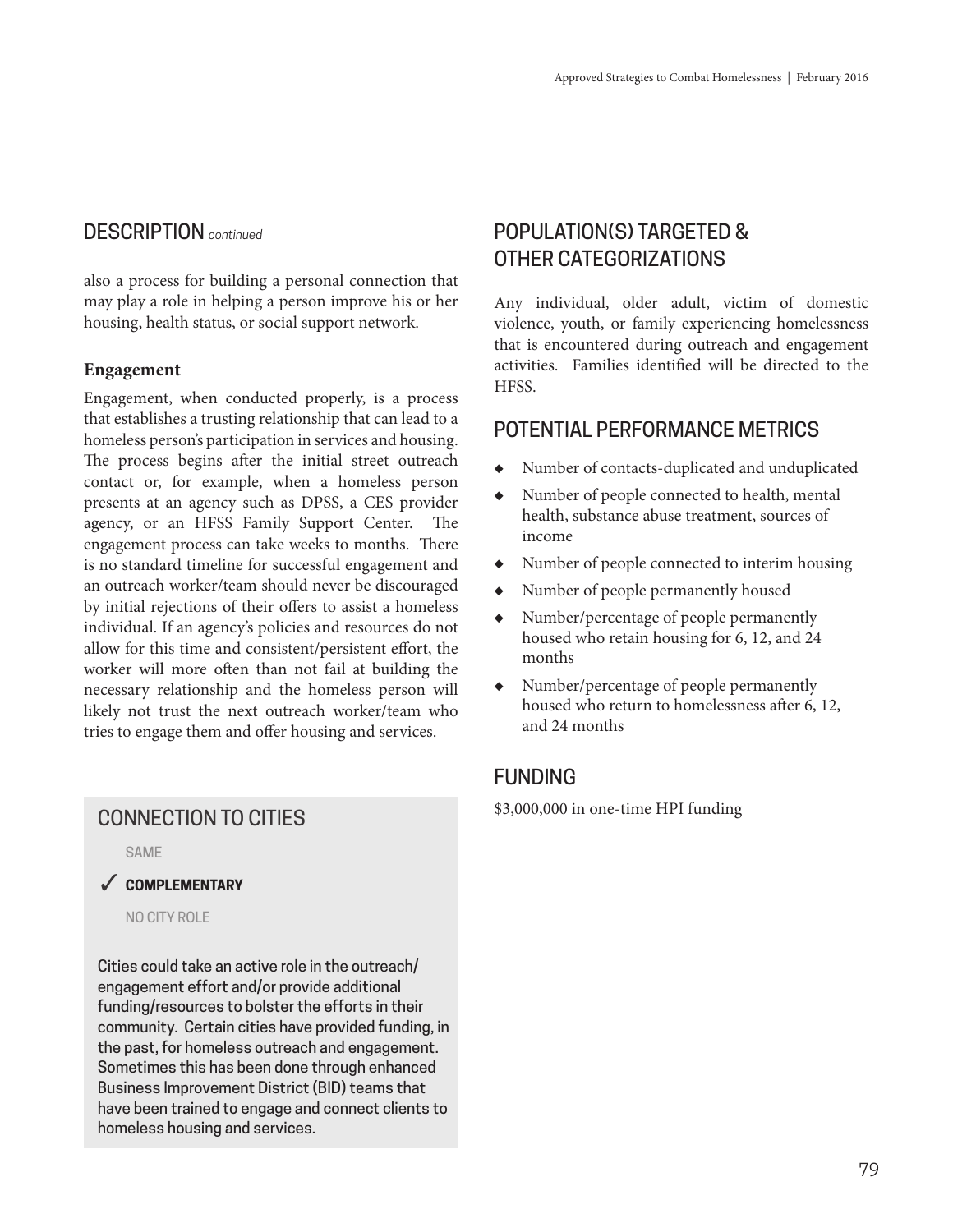#### Strategy E8 | CREATE A COORDINATED SYSTEM **PHASE 1**

*Related to Strategy Brief 7.2*

# Enhance the Emergency Shelter System

#### **POPULATION IMPACT**

**3 ALL** 3 FAMILIES TAY SINGLE ADULT VETERAN CHRONICALLY HOMELESS ADULT

## RECOMMENDATION

Direct the Los Angeles Homeless Services Authority (LAHSA) to enhance the emergency shelter system, as described herein.

## LEAD AGENCY

Los Angeles Homeless Services Authority (LAHSA)

## COLLABORATING DEPARTMENTS/AGENCIES

Animal Care and Control Children and Family Services Community Development Commission Community and Senior Services Health Services Housing Authority of the City of Los Angeles Housing Authority of the County of Los Angeles Mental Health Probation Public Health Public Social Services Sheriff

## **DESCRIPTION**

The emergency shelter system should be enhanced to be an effective point-of-access to and component of an integrated homeless services system. An adequate crisis housing system ensures that individuals, families, and youth have a safe place to stay in the short-term, with access to resources and services that will help them exit homelessness quickly – optimally within 30 days

The emergency shelter system should be enhanced as follows:

- 1. Keep shelters open 24-hours a day/7 days a week. This would enable the shelter system to serve as a staging ground to triage/assess clients for housing, health, mental health, substance use disorder, and social service needs, particularly for outreach and engagement teams.
- 2. Transform emergency shelters and transitional housing into interim/bridge housing from which homeless families/individuals/youth could transition to the best suited form of permanent housing, such as rapid re-housing or permanent supportive housing. Housing location search assistance should be provided at each shelter by community-based housing locators, since such assistance is key to ensuring that the shelter system operates as effectively as possible with enough "throughputs" to move people out of the shelter system, thereby creating shelter capacity for additional homeless families/individuals/youth, including individuals and families fleeing domestic violence.
- 3. Establish "low threshold" common criteria for shelter eligibility across the county so that homeless families/individuals/youth can easily enter and remain in shelter without restrictive